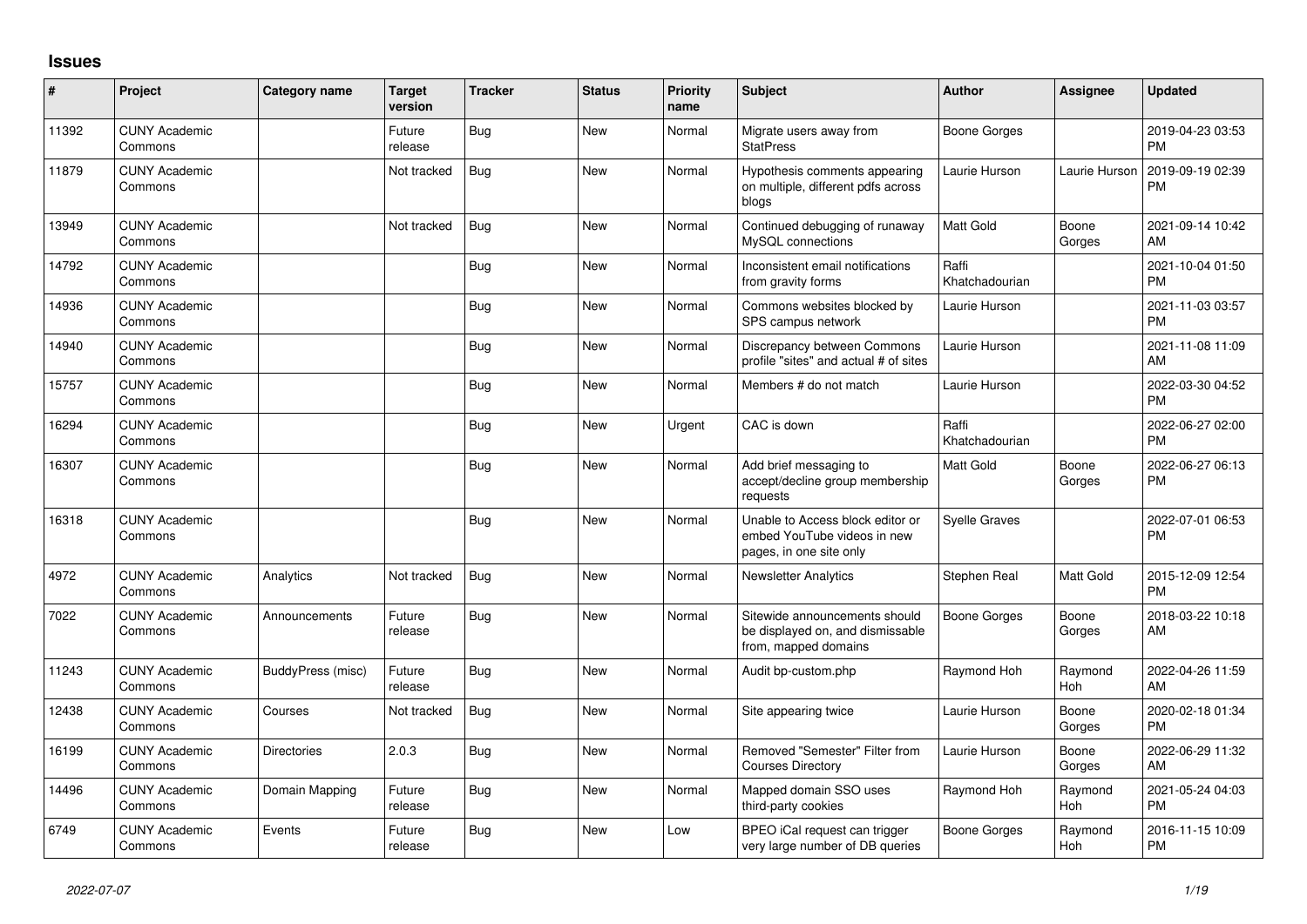| $\pmb{\#}$ | <b>Project</b>                  | <b>Category name</b>     | Target<br>version | <b>Tracker</b> | <b>Status</b> | <b>Priority</b><br>name | <b>Subject</b>                                                                                               | <b>Author</b>       | Assignee            | <b>Updated</b>                |
|------------|---------------------------------|--------------------------|-------------------|----------------|---------------|-------------------------|--------------------------------------------------------------------------------------------------------------|---------------------|---------------------|-------------------------------|
| 7928       | <b>CUNY Academic</b><br>Commons | Group Forums             | Not tracked       | <b>Bug</b>     | <b>New</b>    | Normal                  | Duplicate Forum post                                                                                         | Luke Waltzer        | Raymond<br>Hoh      | 2017-04-11 09:27<br><b>PM</b> |
| 13457      | <b>CUNY Academic</b><br>Commons | Group Forums             | 2.0.3             | Bug            | <b>New</b>    | High                    | Forum post not sending<br>notifications                                                                      | Filipa Calado       | Raymond<br>Hoh      | 2022-06-29 11:32<br>AM        |
| 4535       | <b>CUNY Academic</b><br>Commons | My Commons               | Future<br>release | Bug            | <b>New</b>    | Low                     | My Commons filter issue                                                                                      | scott voth          | Raymond<br>Hoh      | 2015-09-01 11:17<br>AM        |
| 8440       | <b>CUNY Academic</b><br>Commons | Onboarding               | Not tracked       | <b>Bug</b>     | <b>New</b>    | Normal                  | <b>Create Test Email Accounts for</b><br><b>Onboarding Project</b>                                           | Stephen Real        | <b>Stephen Real</b> | 2017-08-01 09:49<br><b>PM</b> |
| 10794      | <b>CUNY Academic</b><br>Commons | Performance              | Not tracked       | <b>Bug</b>     | <b>New</b>    | Normal                  | Memcached connection<br>occasionally breaks                                                                  | Boone Gorges        | Boone<br>Gorges     | 2018-12-06 03:30<br><b>PM</b> |
| 14908      | <b>CUNY Academic</b><br>Commons | Performance              |                   | <b>Bug</b>     | New           | Normal                  | Stale object cache on cdev                                                                                   | Raymond Hoh         | Boone<br>Gorges     | 2021-12-07 09:45<br>AM        |
| 13430      | <b>CUNY Academic</b><br>Commons | Reply By Email           | Not tracked       | Bug            | <b>New</b>    | Normal                  | Delay in RBE                                                                                                 | Luke Waltzer        | Raymond<br>Hoh      | 2020-10-13 11:16<br>AM        |
| 16177      | <b>CUNY Academic</b><br>Commons | Reply By Email           |                   | <b>Bug</b>     | <b>New</b>    | Normal                  | Switch to Inbound mode for RBE                                                                               | Raymond Hoh         | Raymond<br>Hoh      | 2022-05-30 04:32<br><b>PM</b> |
| 13331      | <b>CUNY Academic</b><br>Commons | Site cloning             | Future<br>release | <b>Bug</b>     | New           | Normal                  | Combine Site Template and Clone<br>operations                                                                | Boone Gorges        | Jeremy Felt         | 2021-11-19 12:39<br><b>PM</b> |
| 5282       | <b>CUNY Academic</b><br>Commons | Social Paper             | Future<br>release | <b>Bug</b>     | <b>New</b>    | Normal                  | Replying via email directs to paper<br>but not individual comment.                                           | Marilyn Weber       | Raymond<br>Hoh      | 2016-03-02 01:48<br><b>PM</b> |
| 5488       | <b>CUNY Academic</b><br>Commons | Social Paper             | Future<br>release | Bug            | New           | Normal                  | Add a "last edited by" field to<br>Social Paper group directories                                            | Boone Gorges        |                     | 2016-04-21 10:05<br><b>PM</b> |
| 7663       | <b>CUNY Academic</b><br>Commons | Social Paper             | Future<br>release | <b>Bug</b>     | New           | Normal                  | Social Paper notifications not<br>formatted correctly on secondary<br>sites                                  | Boone Gorges        | Boone<br>Gorges     | 2018-04-16 03:52<br><b>PM</b> |
| 7981       | <b>CUNY Academic</b><br>Commons | Social Paper             | Future<br>release | <b>Bug</b>     | <b>New</b>    | Normal                  | Social Paper comments should not<br>go to spam                                                               | <b>Luke Waltzer</b> | Boone<br>Gorges     | 2018-04-16 03:52<br><b>PM</b> |
| 6755       | <b>CUNY Academic</b><br>Commons | WordPress (misc)         | Future<br>release | Bug            | New           | Normal                  | Cannot Deactivate Plugin                                                                                     | Laura Kane          |                     | 2016-11-16 01:12<br><b>PM</b> |
| 9346       | <b>CUNY Academic</b><br>Commons | WordPress (misc)         | Not tracked       | <b>Bug</b>     | <b>New</b>    | Normal                  | Clone cetls.bmcc.cuny.edu for<br>development                                                                 | Owen Roberts        | Raymond<br>Hoh      | 2018-03-06 05:35<br><b>PM</b> |
| 11024      | <b>CUNY Academic</b><br>Commons | WordPress (misc)         | Future<br>release | <b>Bug</b>     | New           | Normal                  | Subsites should not show "you<br>should update your .htaccess<br>now" notice after permalink setting<br>save | Boone Gorges        |                     | 2019-01-28 01:35<br><b>PM</b> |
| 16255      | <b>CUNY Academic</b><br>Commons | WordPress (misc)         |                   | <b>Bug</b>     | <b>New</b>    | Normal                  | Need to define 'MULTISITE'<br>constant in wp-config.php                                                      | Raymond Hoh         |                     | 2022-06-19 09:31<br>AM        |
| 3691       | <b>CUNY Academic</b><br>Commons | <b>WordPress Plugins</b> | Future<br>release | <b>Bug</b>     | <b>New</b>    | Normal                  | <b>WPMU Domain Mapping</b><br>Debugging on cdev                                                              | Raymond Hoh         | Matt Gold           | 2014-12-12 09:04<br>AM        |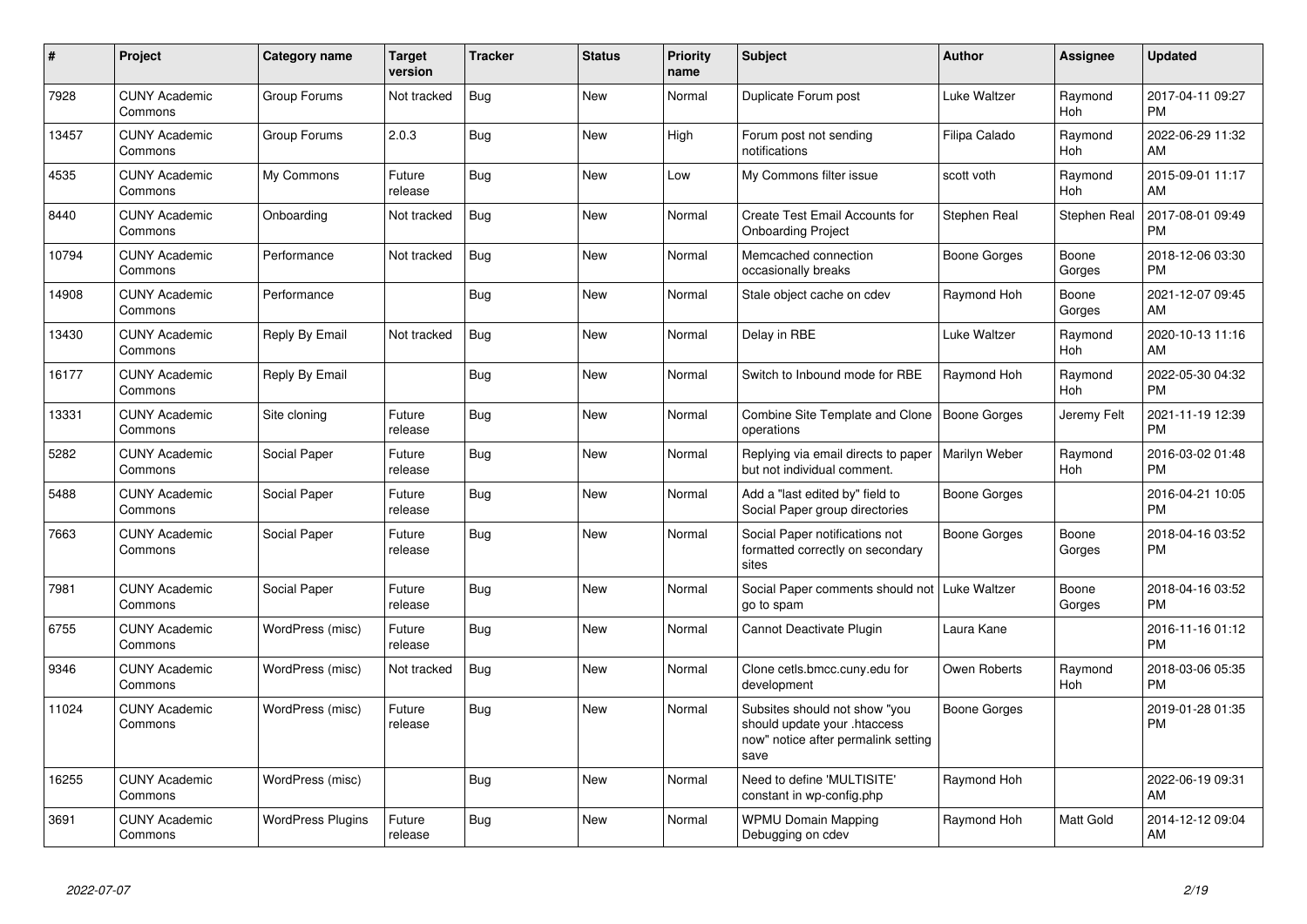| $\pmb{\#}$ | Project                         | <b>Category name</b>      | <b>Target</b><br>version | <b>Tracker</b> | <b>Status</b> | <b>Priority</b><br>name | <b>Subject</b>                                                                                                                               | Author              | <b>Assignee</b>     | <b>Updated</b>                |
|------------|---------------------------------|---------------------------|--------------------------|----------------|---------------|-------------------------|----------------------------------------------------------------------------------------------------------------------------------------------|---------------------|---------------------|-------------------------------|
| 9926       | <b>CUNY Academic</b><br>Commons | <b>WordPress Plugins</b>  | Future<br>release        | <b>Bug</b>     | New           | Normal                  | twitter-mentions-as-comments<br>cron jobs can run long                                                                                       | <b>Boone Gorges</b> | Boone<br>Gorges     | 2018-10-24 12:34<br>PM        |
| 12573      | <b>CUNY Academic</b><br>Commons | <b>WordPress Plugins</b>  | Future<br>release        | Bug            | New           | Normal                  | <b>CommentPress Core Issues</b>                                                                                                              | scott voth          |                     | 2020-03-24 04:32<br>PM        |
| 14987      | <b>CUNY Academic</b><br>Commons | <b>WordPress Plugins</b>  | Future<br>release        | Bug            | <b>New</b>    | Normal                  | Elementor update causes<br>database freeze-up                                                                                                | <b>Boone Gorges</b> | Boone<br>Gorges     | 2021-11-29 12:02<br>PM        |
| 16319      | <b>CUNY Academic</b><br>Commons | <b>WordPress Plugins</b>  | 2.0.3                    | Bug            | <b>New</b>    | Normal                  | Request for Events Calendar Pro<br>5.14.2 update                                                                                             | Raymond Hoh         | Raymond<br>Hoh      | 2022-07-01 04:16<br><b>PM</b> |
| 9908       | <b>CUNY Academic</b><br>Commons |                           | Not tracked              | Feature        | <b>New</b>    | Normal                  | Is it possible to send email<br>updates to users (or an email<br>address not on the list) for only a<br>single page AFTER being<br>prompted? | Michael Shields     | scott voth          | 2018-06-11 01:34<br><b>PM</b> |
| 12911      | <b>CUNY Academic</b><br>Commons |                           | Not tracked              | Feature        | New           | Normal                  | Block access to xmlrpc.php based<br>on User-Agent                                                                                            | <b>Boone Gorges</b> | Boone<br>Gorges     | 2020-06-09 05:12<br><b>PM</b> |
| 14394      | <b>CUNY Academic</b><br>Commons |                           | Not tracked              | Feature        | <b>New</b>    | Normal                  | Commons News Site - redesign                                                                                                                 | scott voth          | scott voth          | 2021-09-14 10:46<br>AM        |
| 15883      | <b>CUNY Academic</b><br>Commons |                           | 2.1.0                    | Feature        | New           | Normal                  | Release BPGES update                                                                                                                         | <b>Boone Gorges</b> | Boone<br>Gorges     | 2022-05-26 10:39<br>AM        |
| 16332      | <b>CUNY Academic</b><br>Commons |                           |                          | Feature        | <b>New</b>    | Normal                  | Refining the OER Tag: Remove<br>OER tag option from Creation<br>Process                                                                      | Laurie Hurson       |                     | 2022-07-05 01:07<br><b>PM</b> |
| 16335      | <b>CUNY Academic</b><br>Commons |                           |                          | Feature        | <b>New</b>    | Normal                  | Revisiting options and functions of<br>Creative Commons license widget                                                                       | Laurie Hurson       |                     | 2022-07-06 11:17<br>AM        |
| 11968      | JustPublics@365<br>MediaCamp    |                           |                          | Feature        | <b>New</b>    | Normal                  | Nanoscience Retractable Display<br>Unit                                                                                                      | Donald Cherry       | Bonnie<br>Eissner   | 2021-02-19 08:50<br>AM        |
| 5679       | <b>CUNY Academic</b><br>Commons | Analytics                 | Not tracked              | Feature        | <b>New</b>    | Normal                  | Logged In Users for GA                                                                                                                       | Valerie Townsend    | Valerie<br>Townsend | 2016-06-11 09:49<br>AM        |
| 4635       | <b>CUNY Academic</b><br>Commons | Authentication            | Future<br>release        | Feature        | <b>New</b>    | Normal                  | Allow non-WP authentication                                                                                                                  | <b>Boone Gorges</b> | Sonja Leix          | 2019-03-01 02:05<br><b>PM</b> |
| 9720       | <b>CUNY Academic</b><br>Commons | Authentication            | Future<br>release        | Feature        | New           | Normal                  | The Commons should be an oAuth<br>provider                                                                                                   | <b>Boone Gorges</b> |                     | 2019-03-01 02:04<br><b>PM</b> |
| 6078       | <b>CUNY Academic</b><br>Commons | <b>Blogs (BuddyPress)</b> | Future<br>release        | Feature        | <b>New</b>    | Normal                  | <b>Explore Adding Network Blog</b><br>Metadata Plugin                                                                                        | Luke Waltzer        | Luke Waltzer        | 2016-10-11 10:29<br><b>PM</b> |
| 8835       | <b>CUNY Academic</b><br>Commons | <b>Blogs (BuddyPress)</b> | Future<br>release        | Feature        | New           | Normal                  | Extend cuny is shortlinks to sites                                                                                                           | Luke Waltzer        | Boone<br>Gorges     | 2022-04-26 11:59<br>AM        |
| 6389       | <b>CUNY Academic</b><br>Commons | <b>BuddyPress Docs</b>    | Future<br>release        | Feature        | New           | Low                     | Make Discussion Area Visible<br>When Editing a Doc                                                                                           | Luke Waltzer        | Boone<br>Gorges     | 2016-10-21 04:16<br><b>PM</b> |
| 13466      | <b>CUNY Academic</b><br>Commons | Cavalcade                 | Future<br>release        | Feature        | New           | Normal                  | Automated cleanup for duplicate<br>Cavalcade tasks                                                                                           | Boone Gorges        | Boone<br>Gorges     | 2020-10-13 05:24<br>PM        |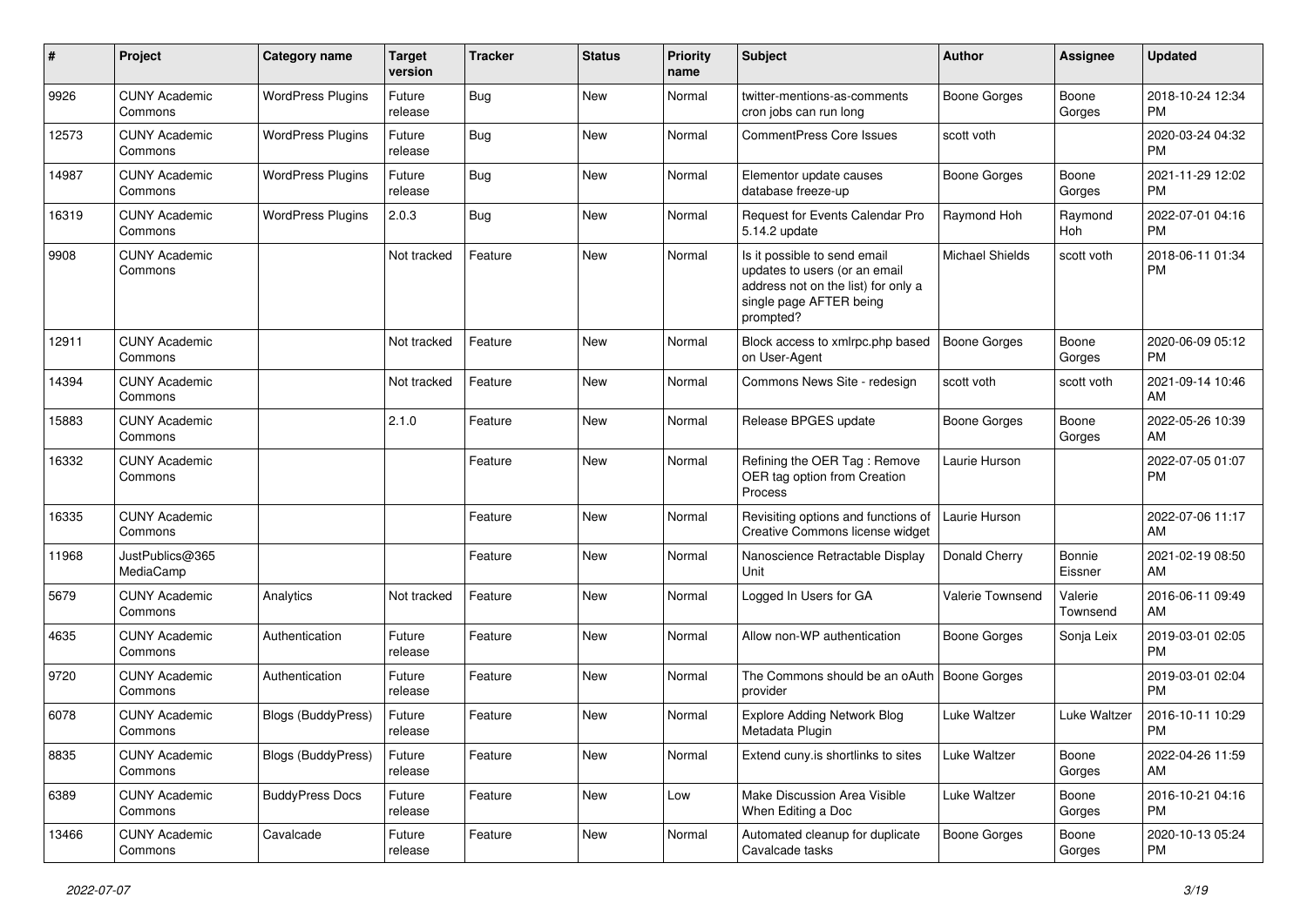| #     | Project                         | <b>Category name</b>           | <b>Target</b><br>version | <b>Tracker</b> | <b>Status</b> | <b>Priority</b><br>name | <b>Subject</b>                                                                             | <b>Author</b>           | Assignee          | <b>Updated</b>                |
|-------|---------------------------------|--------------------------------|--------------------------|----------------|---------------|-------------------------|--------------------------------------------------------------------------------------------|-------------------------|-------------------|-------------------------------|
| 10226 | <b>CUNY Academic</b><br>Commons | Courses                        | Future<br>release        | Feature        | <b>New</b>    | Normal                  | Add "My Courses" to drop down<br>list                                                      | scott voth              | Boone<br>Gorges   | 2021-11-19 12:42<br><b>PM</b> |
| 11789 | <b>CUNY Academic</b><br>Commons | Courses                        | Future<br>release        | Feature        | <b>New</b>    | Normal                  | Ability to remove item from<br>Courses list                                                | Laurie Hurson           | Sonja Leix        | 2019-09-24 12:28<br><b>PM</b> |
| 9420  | <b>CUNY Academic</b><br>Commons | cuny.is                        | Not tracked              | Feature        | <b>New</b>    | Normal                  | Request for http://cuny.is/streams                                                         | Raffi<br>Khatchadourian | Marilyn<br>Weber  | 2018-04-02 10:08<br>AM        |
| 1166  | <b>CUNY Academic</b><br>Commons | <b>Email Invitations</b>       | Future<br>release        | Feature        | New           | Low                     | Better organizational tools for Sent   Boone Gorges<br>Invites                             |                         | Boone<br>Gorges   | 2015-11-09 06:02<br><b>PM</b> |
| 1167  | <b>CUNY Academic</b><br>Commons | <b>Email Invitations</b>       | Future<br>release        | Feature        | New           | Low                     | Allow email invitations to be resent   Boone Gorges                                        |                         | Boone<br>Gorges   | 2015-11-12 12:53<br>AM        |
| 5992  | <b>CUNY Academic</b><br>Commons | <b>Email Notifications</b>     | Future<br>release        | Feature        | <b>New</b>    | Normal                  | Changing the From line of<br>autogenerated blog emails                                     | Marilyn Weber           |                   | 2018-09-27 05:19<br><b>PM</b> |
| 12042 | <b>CUNY Academic</b><br>Commons | <b>Email Notifications</b>     | Future<br>release        | Feature        | New           | Normal                  | Improved error logging for BPGES<br>send queue                                             | Boone Gorges            | Boone<br>Gorges   | 2021-11-19 12:25<br><b>PM</b> |
| 4481  | <b>CUNY Academic</b><br>Commons | Events                         | Future<br>release        | Feature        | <b>New</b>    | Normal                  | Group admins/mods should have<br>the ability to unlink an event from<br>the group          | Boone Gorges            | Boone<br>Gorges   | 2017-04-24 03:53<br><b>PM</b> |
| 11531 | <b>CUNY Academic</b><br>Commons | Events                         | Future<br>release        | Feature        | New           | Normal                  | Main Events calendar should<br>include non-public events that user<br>has access to        | scott voth              | Boone<br>Gorges   | 2019-06-11 10:00<br>AM        |
| 3580  | <b>CUNY Academic</b><br>Commons | Group Blogs                    | Future<br>release        | Feature        | <b>New</b>    | Normal                  | Multiple blogs per group                                                                   | Boone Gorges            | Boone<br>Gorges   | 2018-02-20 02:02<br><b>PM</b> |
| 11834 | <b>CUNY Academic</b><br>Commons | <b>Group Files</b>             | Future<br>release        | Feature        | <b>New</b>    | Normal                  | Improved tools for managing<br>group file folders                                          | Boone Gorges            | Sonja Leix        | 2019-09-06 03:55<br><b>PM</b> |
| 12091 | <b>CUNY Academic</b><br>Commons | <b>Group Files</b>             | Future<br>release        | Feature        | New           | Normal                  | Improved pre-upload file validation<br>for bp-group-documents                              | Boone Gorges            | Boone<br>Gorges   | 2019-11-14 01:21<br>PM        |
| 13199 | <b>CUNY Academic</b><br>Commons | Group Forums                   | Future<br>release        | Feature        | <b>New</b>    | Normal                  | Favoring Groups over bbPress<br>plugin                                                     | Colin McDonald          | Colin<br>McDonald | 2021-11-19 12:28<br><b>PM</b> |
| 13358 | <b>CUNY Academic</b><br>Commons | Group Forums                   | Future<br>release        | Feature        | New           | Normal                  | Improved UI for group forum<br>threading settings                                          | Boone Gorges            | Raymond<br>Hoh    | 2021-11-19 12:27<br><b>PM</b> |
| 13370 | <b>CUNY Academic</b><br>Commons | Group Library                  | Future<br>release        | Feature        | <b>New</b>    | Normal                  | Library bulk deletion and folder<br>editing                                                | Colin McDonald          | Boone<br>Gorges   | 2020-10-13 10:41<br>AM        |
| 13650 | <b>CUNY Academic</b><br>Commons | Group Library                  | Future<br>release        | Feature        | <b>New</b>    | Normal                  | Forum Attachments in Group<br>Library                                                      | Laurie Hurson           |                   | 2021-11-19 12:30<br><b>PM</b> |
| 14309 | <b>CUNY Academic</b><br>Commons | Group Library                  | Future<br>release        | Feature        | <b>New</b>    | Normal                  | Better handling of<br>bp group document file download<br>attempts when file is not present | <b>Boone Gorges</b>     | Boone<br>Gorges   | 2021-11-19 12:28<br>PM        |
| 13891 | <b>CUNY Academic</b><br>Commons | Internal Tools and<br>Workflow | 2.1.0                    | Feature        | <b>New</b>    | Normal                  | Migrate automated linting to<br>GitHub Actions                                             | Boone Gorges            | Jeremy Felt       | 2022-06-29 11:13<br>AM        |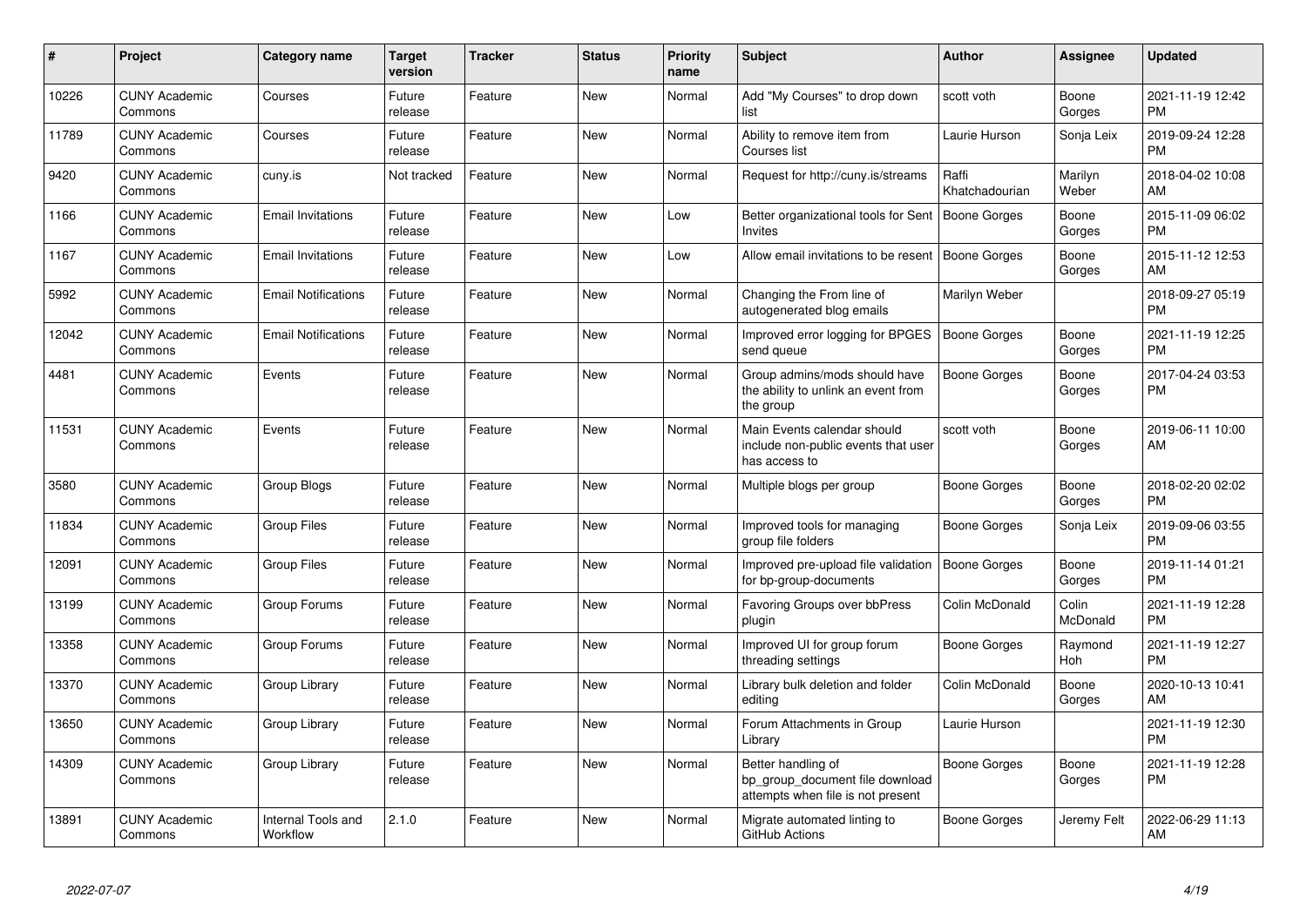| #     | Project                         | <b>Category name</b>           | <b>Target</b><br>version | <b>Tracker</b> | <b>Status</b> | <b>Priority</b><br>name | Subject                                                                                                                                               | Author              | <b>Assignee</b>     | <b>Updated</b>                |
|-------|---------------------------------|--------------------------------|--------------------------|----------------|---------------|-------------------------|-------------------------------------------------------------------------------------------------------------------------------------------------------|---------------------|---------------------|-------------------------------|
| 15194 | <b>CUNY Academic</b><br>Commons | Internal Tools and<br>Workflow | 2.1.0                    | Feature        | <b>New</b>    | Normal                  | PHPCS sniff for un-restored<br>switch to blog() calls                                                                                                 | Boone Gorges        | Jeremy Felt         | 2022-05-26 10:45<br>AM        |
| 14787 | <b>CUNY Academic</b><br>Commons | <b>Plugin Packages</b>         | Future<br>release        | Feature        | New           | Normal                  | Creating a "Design" plugin<br>package                                                                                                                 | Laurie Hurson       | scott voth          | 2022-04-27 04:56<br>PM        |
| 2753  | <b>CUNY Academic</b><br>Commons | <b>Public Portfolio</b>        | Future<br>release        | Feature        | New           | Normal                  | Create actual actual tagification in<br>academic interests and other fields                                                                           | Micki Kaufman       | Boone<br>Gorges     | 2015-01-05 08:52<br>PM        |
| 3048  | <b>CUNY Academic</b><br>Commons | <b>Public Portfolio</b>        | Future<br>release        | Feature        | New           | Low                     | Images for rich text profile fields                                                                                                                   | Boone Gorges        | Boone<br>Gorges     | 2014-02-19 12:56<br>PM        |
| 10354 | <b>CUNY Academic</b><br>Commons | <b>Public Portfolio</b>        | Future<br>release        | Feature        | New           | Normal                  | Opt out of Having a Profile Page                                                                                                                      | scott voth          | Chris Stein         | 2020-05-12 10:43<br>AM        |
| 14184 | <b>CUNY Academic</b><br>Commons | <b>Public Portfolio</b>        | Future<br>release        | Feature        | New           | Normal                  | Centralized mechanism for storing<br>Campus affiliations                                                                                              | Boone Gorges        | Boone<br>Gorges     | 2022-01-04 11:35<br>AM        |
| 9643  | <b>CUNY Academic</b><br>Commons | Publicity                      | Not tracked              | Feature        | New           | Normal                  | Create a page on the Commons<br>for logos etc.                                                                                                        | Stephen Real        | Stephen Real        | 2018-04-24 10:53<br>AM        |
| 3615  | <b>CUNY Academic</b><br>Commons | Redmine                        | Not tracked              | Feature        | New           | Low                     | Create Redmine issues via email                                                                                                                       | Dominic Giglio      | Boone<br>Gorges     | 2017-11-16 11:36<br>AM        |
| 308   | <b>CUNY Academic</b><br>Commons | Registration                   | Future<br>release        | Feature        | New           | Normal                  | Group recommendations for<br>signup process                                                                                                           | <b>Boone Gorges</b> | Samantha<br>Raddatz | 2015-11-09 05:07<br>PM        |
| 11860 | <b>CUNY Academic</b><br>Commons | Registration                   | Future<br>release        | Feature        | New           | Normal                  | <b>Ensure Students Are Aware They</b><br>Can Use Aliases At Registration                                                                              | scott voth          |                     | 2019-09-24 08:46<br>AM        |
| 13048 | <b>CUNY Academic</b><br>Commons | Shortcodes and<br>embeds       | Future<br>release        | Feature        | New           | Normal                  | Jupyter Notebooks support                                                                                                                             | Boone Gorges        |                     | 2020-07-14 11:46<br>AM        |
| 5050  | <b>CUNY Academic</b><br>Commons | Social Paper                   | Future<br>release        | Feature        | New           | Low                     | Making comments visible in SP<br>editing mode (SP suggestion #1)                                                                                      | Marilyn Weber       | Samantha<br>Raddatz | 2019-09-17 11:10<br>PM        |
| 5052  | <b>CUNY Academic</b><br>Commons | Social Paper                   | Future<br>release        | Feature        | New           | Low                     | Sentence by sentence or line by<br>line comments (SP suggestion #3)                                                                                   | Marilyn Weber       | Boone<br>Gorges     | 2016-02-11 10:24<br>PM        |
| 5053  | <b>CUNY Academic</b><br>Commons | Social Paper                   | Future<br>release        | Feature        | New           | Low                     | Scrollable menu to add readers<br>(SP suggestion #4)                                                                                                  | Marilyn Weber       | Samantha<br>Raddatz | 2016-04-21 05:21<br><b>PM</b> |
| 5058  | <b>CUNY Academic</b><br>Commons | Social Paper                   | Future<br>release        | Feature        | New           | Low                     | Can there be a clearer signal that<br>even when comments have<br>already been made you add<br>comments by clicking on the side?<br>(SP suggestion #5) | Marilyn Weber       | Samantha<br>Raddatz | 2016-02-11 10:24<br>PM        |
| 5199  | <b>CUNY Academic</b><br>Commons | Social Paper                   | Future<br>release        | Feature        | New           | Normal                  | add tables to the SP editor                                                                                                                           | Marilyn Weber       |                     | 2016-10-24 11:27<br>AM        |
| 5205  | <b>CUNY Academic</b><br>Commons | Social Paper                   | Future<br>release        | Feature        | New           | Normal                  | Social Paper folders                                                                                                                                  | Marilyn Weber       |                     | 2016-02-11 10:24<br><b>PM</b> |
| 5397  | <b>CUNY Academic</b><br>Commons | Social Paper                   | Future<br>release        | Feature        | New           | Normal                  | frustrating to have to<br>enable/disable in SP                                                                                                        | Marilyn Weber       | Samantha<br>Raddatz | 2016-04-20 03:39<br>PM        |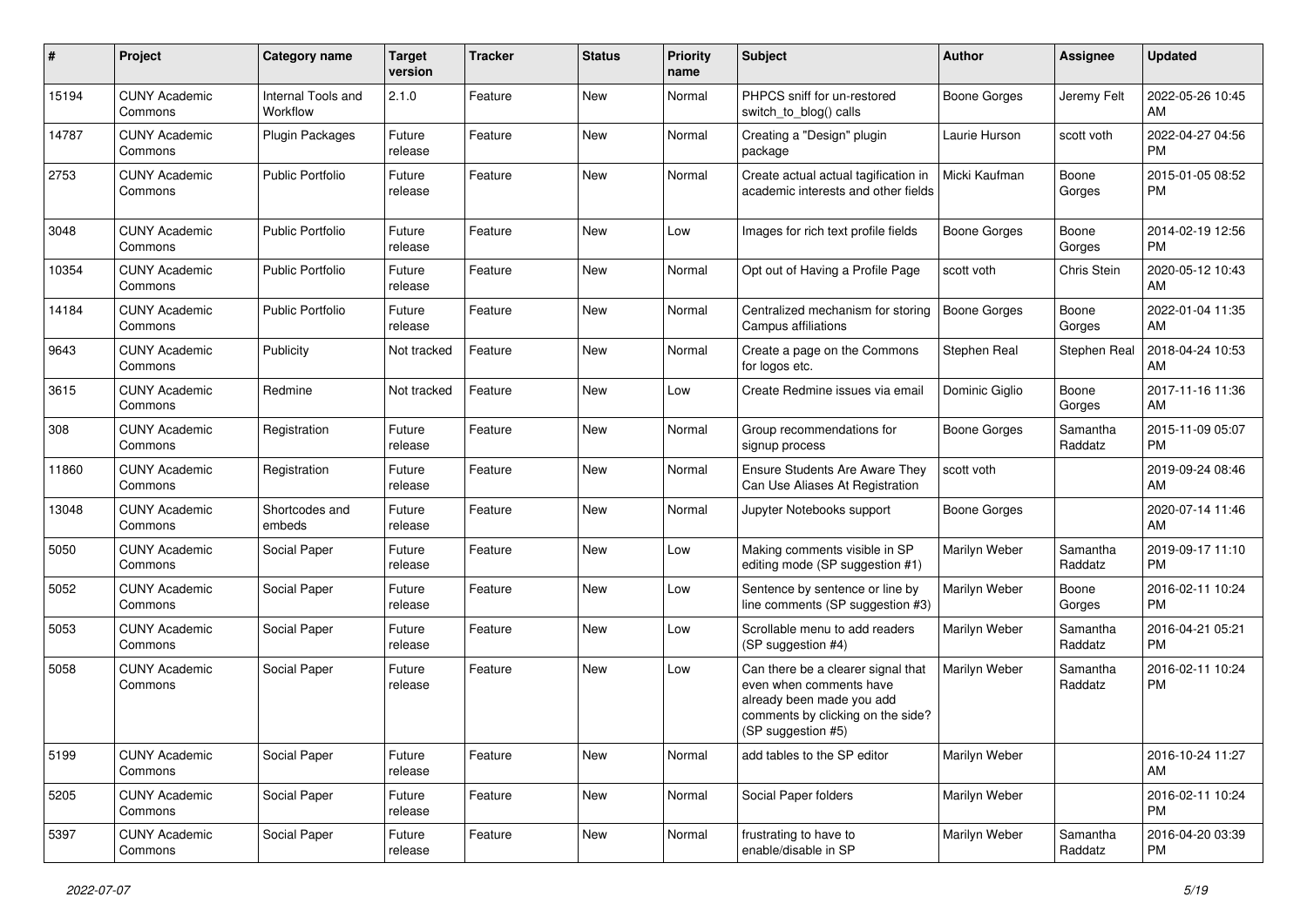| $\pmb{\#}$ | Project                         | Category name            | <b>Target</b><br>version | <b>Tracker</b> | <b>Status</b> | <b>Priority</b><br>name | <b>Subject</b>                                                   | <b>Author</b>           | <b>Assignee</b>    | <b>Updated</b>                |
|------------|---------------------------------|--------------------------|--------------------------|----------------|---------------|-------------------------|------------------------------------------------------------------|-------------------------|--------------------|-------------------------------|
| 5489       | <b>CUNY Academic</b><br>Commons | Social Paper             | Future<br>release        | Feature        | <b>New</b>    | Normal                  | Asc/desc sorting for Social Paper<br>directories                 | <b>Boone Gorges</b>     |                    | 2016-04-21 10:06<br><b>PM</b> |
| 3657       | <b>CUNY Academic</b><br>Commons | WordPress (misc)         | Not tracked              | Feature        | <b>New</b>    | Normal                  | Create alert for GC email<br>addresses                           | <b>Matt Gold</b>        | Matt Gold          | 2016-04-14 11:29<br><b>PM</b> |
| 6332       | <b>CUNY Academic</b><br>Commons | WordPress (misc)         | Future<br>release        | Feature        | New           | Normal                  | Allow uploaded files to be marked<br>as private in an ad hoc way | <b>Boone Gorges</b>     |                    | 2016-10-17 11:41<br><b>PM</b> |
| 13835      | <b>CUNY Academic</b><br>Commons | WordPress (misc)         | Future<br>release        | Feature        | <b>New</b>    | Normal                  | Allow OneSearch widget to have<br>'CUNY' as campus               | Boone Gorges            | Boone<br>Gorges    | 2021-11-19 12:39<br><b>PM</b> |
| 364        | <b>CUNY Academic</b><br>Commons | <b>WordPress Plugins</b> | Future<br>release        | Feature        | <b>New</b>    | Normal                  | <b>Bulletin Board</b>                                            | Matt Gold               |                    | 2015-01-05 08:50<br><b>PM</b> |
| 8498       | <b>CUNY Academic</b><br>Commons | <b>WordPress Plugins</b> | Future<br>release        | Feature        | <b>New</b>    | Low                     | <b>Gravity Forms Email Users</b>                                 | Raffi<br>Khatchadourian | Matt Gold          | 2017-10-13 12:58<br><b>PM</b> |
| 16314      | <b>CUNY Academic</b><br>Commons | <b>WordPress Plugins</b> |                          | Feature        | New           | Normal                  | Install Multicollab plug-in?                                     | Raffi<br>Khatchadourian |                    | 2022-06-29 03:44<br><b>PM</b> |
| 8211       | <b>CUNY Academic</b><br>Commons | <b>WordPress Themes</b>  | Future<br>release        | Feature        | New           | Normal                  | Theme Suggestions: Material<br>Design-Inspired Themes            | Margaret Galvan         | Margaret<br>Galvan | 2017-08-07 02:48<br><b>PM</b> |
| 8607       | <b>CUNY Academic</b><br>Commons |                          | Not tracked              | Support        | New           | Normal                  | Paypal?                                                          | Marilyn Weber           | Matt Gold          | 2018-05-15 01:37<br><b>PM</b> |
| 12328      | <b>CUNY Academic</b><br>Commons |                          | Not tracked              | Support        | New           | Normal                  | Sign up Code for Non-CUNY<br>Faculty                             | Laurie Hurson           |                    | 2020-01-28 10:25<br>AM        |
| 12352      | <b>CUNY Academic</b><br>Commons |                          | Not tracked              | Support        | New           | Normal                  | 'posts list" page builder block<br>option                        | Marilyn Weber           |                    | 2020-02-03 01:29<br><b>PM</b> |
| 13286      | <b>CUNY Academic</b><br>Commons |                          | Not tracked              | Support        | New           | Normal                  | problem connecting with<br>WordPress app                         | Marilyn Weber           | Raymond<br>Hoh     | 2020-09-08 11:16<br>AM        |
| 15045      | <b>CUNY Academic</b><br>Commons |                          |                          | Support        | New           | Normal                  | no result for KCeL in the search<br>box on the commons           | Marilyn Weber           |                    | 2021-12-10 11:29<br>AM        |
| 15565      | <b>CUNY Academic</b><br>Commons |                          |                          | Support        | New           | Normal                  | Events - send updates to an email<br>listserv                    | Marilyn Weber           |                    | 2022-03-10 01:06<br><b>PM</b> |
| 15685      | <b>CUNY Academic</b><br>Commons |                          |                          | Support        | New           | High                    | problem with chrome?                                             | Marilyn Weber           |                    | 2022-04-25 03:40<br><b>PM</b> |
| 15816      | <b>CUNY Academic</b><br>Commons |                          | Not tracked              | Support        | <b>New</b>    | Normal                  | slow loading at SPS                                              | Marilyn Weber           |                    | 2022-04-05 01:26<br><b>PM</b> |
| 10839      | <b>CUNY Academic</b><br>Commons | About page               | Not tracked              | Support        | New           | Normal                  | <b>Mission Statement Needs</b><br>Revision                       | scott voth              | Matt Gold          | 2018-12-26 10:58<br>AM        |
| 11883      | <b>CUNY Academic</b><br>Commons | Help/Codex               | Not tracked              | Support        | New           | Normal                  | Need Embedding Help Page<br>Update (Tableau)                     | Anthony Wheeler         | scott voth         | 2019-09-24 08:49<br>AM        |
| 12382      | <b>CUNY Academic</b><br>Commons | Membership               | Not tracked              | Support        | <b>New</b>    | Normal                  | Email request change                                             | Marilyn Weber           | Marilyn<br>Weber   | 2020-02-06 12:56<br><b>PM</b> |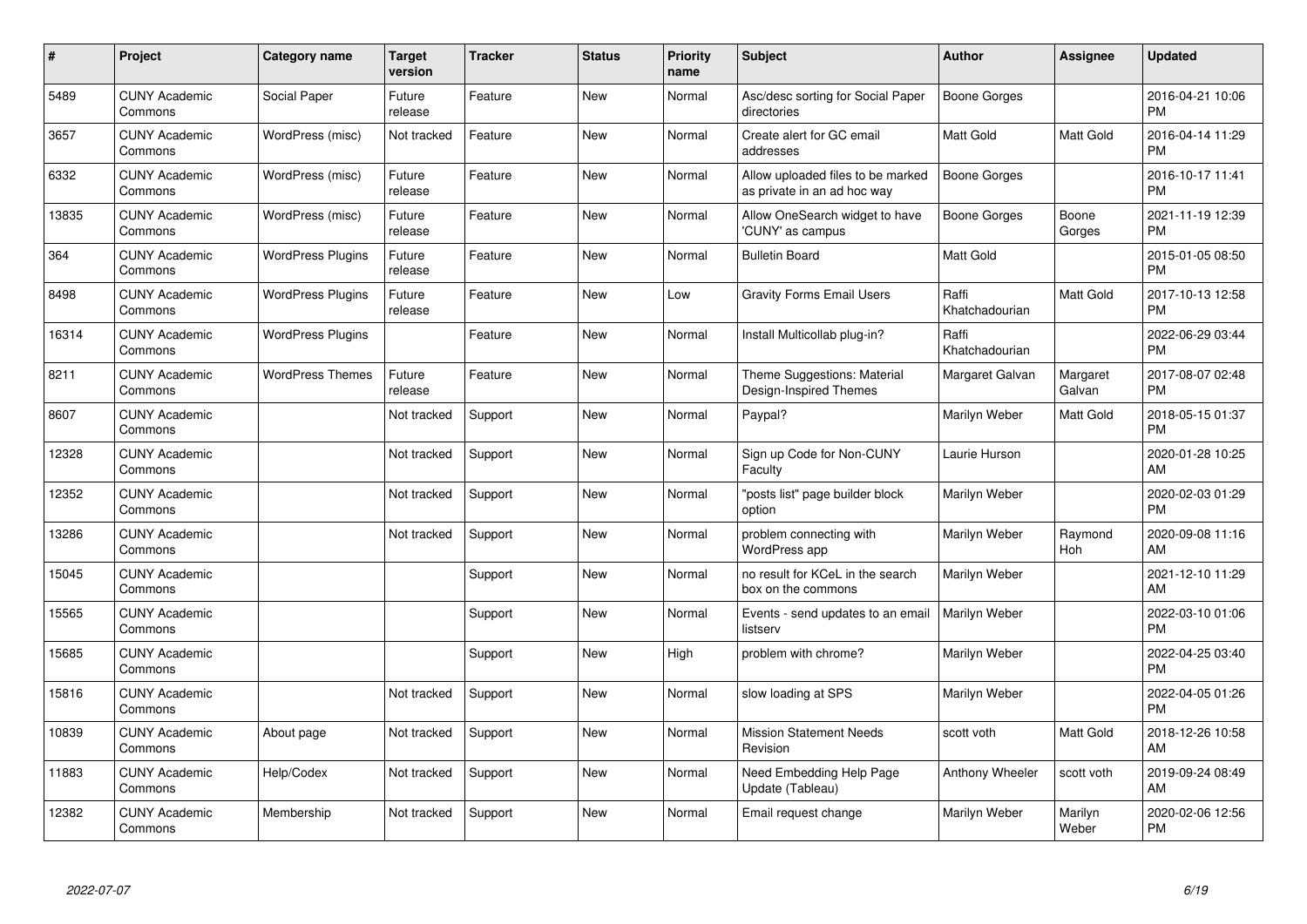| $\pmb{\sharp}$ | Project                         | Category name            | <b>Target</b><br>version | <b>Tracker</b> | <b>Status</b> | <b>Priority</b><br>name | <b>Subject</b>                                                                       | Author           | Assignee            | <b>Updated</b>                |
|----------------|---------------------------------|--------------------------|--------------------------|----------------|---------------|-------------------------|--------------------------------------------------------------------------------------|------------------|---------------------|-------------------------------|
| 11496          | <b>CUNY Academic</b><br>Commons | <b>Public Portfolio</b>  | 1.15.2                   | Support        | <b>New</b>    | Normal                  | Replace Twitter Icon on Member<br>Portfolio page                                     | scott voth       | Boone<br>Gorges     | 2019-06-06 01:03<br><b>PM</b> |
| 12247          | <b>CUNY Academic</b><br>Commons | Publicity                | Not tracked              | Support        | New           | Normal                  | <b>Screenshot of First Commons</b><br>Homepage                                       | scott voth       | scott voth          | 2020-01-14 12:08<br><b>PM</b> |
| 9729           | <b>CUNY Academic</b><br>Commons | <b>SEO</b>               | Not tracked              | Support        | New           | Normal                  | 503 Errors showing on<br>newlaborforum.cuny.edu                                      | Diane Krauthamer | Raymond<br>Hoh      | 2018-05-22 04:48<br><b>PM</b> |
| 11624          | <b>CUNY Academic</b><br>Commons | WordPress (misc)         | Not tracked              | Support        | <b>New</b>    | Normal                  | Change pages into posts or swap<br>database for a Commons site?                      | Stephen Klein    | Raymond<br>Hoh      | 2019-07-09 11:04<br>AM        |
| 15767          | <b>CUNY Academic</b><br>Commons | WordPress (misc)         |                          | Support        | New           | Normal                  | Site loading slowly                                                                  | scott voth       | Boone<br>Gorges     | 2022-04-04 08:56<br><b>PM</b> |
| 11545          | <b>CUNY Academic</b><br>Commons | <b>WordPress Plugins</b> | Not tracked              | Support        | New           | Normal                  | Twitter searches in WordPress                                                        | Gina Cherry      | Matt Gold           | 2019-09-23 01:03<br><b>PM</b> |
| 14911          | <b>CUNY Academic</b><br>Commons | <b>WordPress Themes</b>  | Not tracked              | Support        | <b>New</b>    | Normal                  | Twentytwentyone theme                                                                | Marilyn Weber    |                     | 2021-10-28 10:37<br>AM        |
| 12392          | <b>CUNY Academic</b><br>Commons | Help/Codex               | Not tracked              | Documentation  | New           | Normal                  | Updates to Common Commons<br>Questions on Help Page                                  | scott voth       | Margaret<br>Galvan  | 2020-02-11 10:53<br>AM        |
| 3565           | <b>CUNY Academic</b><br>Commons | My Commons               | Not tracked              | Documentation  | New           | Normal                  | Load Newest inconsistencies                                                          | Chris Stein      | scott voth          | 2015-11-09 01:16<br><b>PM</b> |
| 5298           | <b>CUNY Academic</b><br>Commons |                          | Not tracked              | Publicity      | <b>New</b>    | Normal                  | Survey Pop-Up Text                                                                   | Samantha Raddatz | Samantha<br>Raddatz | 2016-03-22 12:27<br><b>PM</b> |
| 6665           | <b>CUNY Academic</b><br>Commons |                          | Not tracked              | Publicity      | New           | Normal                  | Dead Link in 1.10 announcement<br>post                                               | Paige Dupont     | Stephen Real        | 2016-12-01 03:11<br><b>PM</b> |
| 11393          | <b>CUNY Academic</b><br>Commons |                          | Not tracked              | Publicity      | New           | Normal                  | After 1.15 release, ceate a hero<br>slide and post about adding a site<br>to a group | scott voth       | Patrick<br>Sweeney  | 2019-05-14 10:32<br>AM        |
| 14475          | <b>CUNY Academic</b><br>Commons |                          | Not tracked              | Publicity      | <b>New</b>    | Normal                  | OER Showcase Page                                                                    | Laurie Hurson    | Laurie Hurson       | 2021-09-14 10:46<br>AM        |
| 3506           | <b>CUNY Academic</b><br>Commons | Publicity                | 1.7                      | Publicity      | New           | Normal                  | Prepare 1.7 email messaging                                                          | Micki Kaufman    | Micki<br>Kaufman    | 2014-10-01 12:36<br><b>PM</b> |
| 3509           | <b>CUNY Academic</b><br>Commons | Publicity                | 1.7                      | Publicity      | <b>New</b>    | Normal                  | Create 1.7 digital signage imagery                                                   | Micki Kaufman    | Marilyn<br>Weber    | 2014-10-01 12:40<br><b>PM</b> |
| 15210          | <b>CUNY Academic</b><br>Commons | Analytics                | Not tracked              | Design/UX      | New           | Normal                  | Google Analytics improvements                                                        | Colin McDonald   | Boone<br>Gorges     | 2022-05-24 10:47<br>AM        |
| 7624           | <b>CUNY Academic</b><br>Commons | BuddyPress (misc)        | Future<br>release        | Design/UX      | New           | Normal                  | <b>BP Notifications</b>                                                              | Luke Waltzer     | Paige Dupont        | 2017-02-08 10:43<br><b>PM</b> |
| 4226           | <b>CUNY Academic</b><br>Commons | <b>BuddyPress Docs</b>   | Future<br>release        | Design/UX      | New           | Normal                  | Add option to connect a Doc with a Samantha Raddatz<br>Group                         |                  | Samantha<br>Raddatz | 2015-09-09 04:08<br><b>PM</b> |
| 10439          | <b>CUNY Academic</b><br>Commons | Design                   | 2.1.0                    | Design/UX      | <b>New</b>    | Normal                  | Create Style Guide for Commons                                                       | Sonja Leix       | Sara Cannon         | 2022-06-28 01:43<br><b>PM</b> |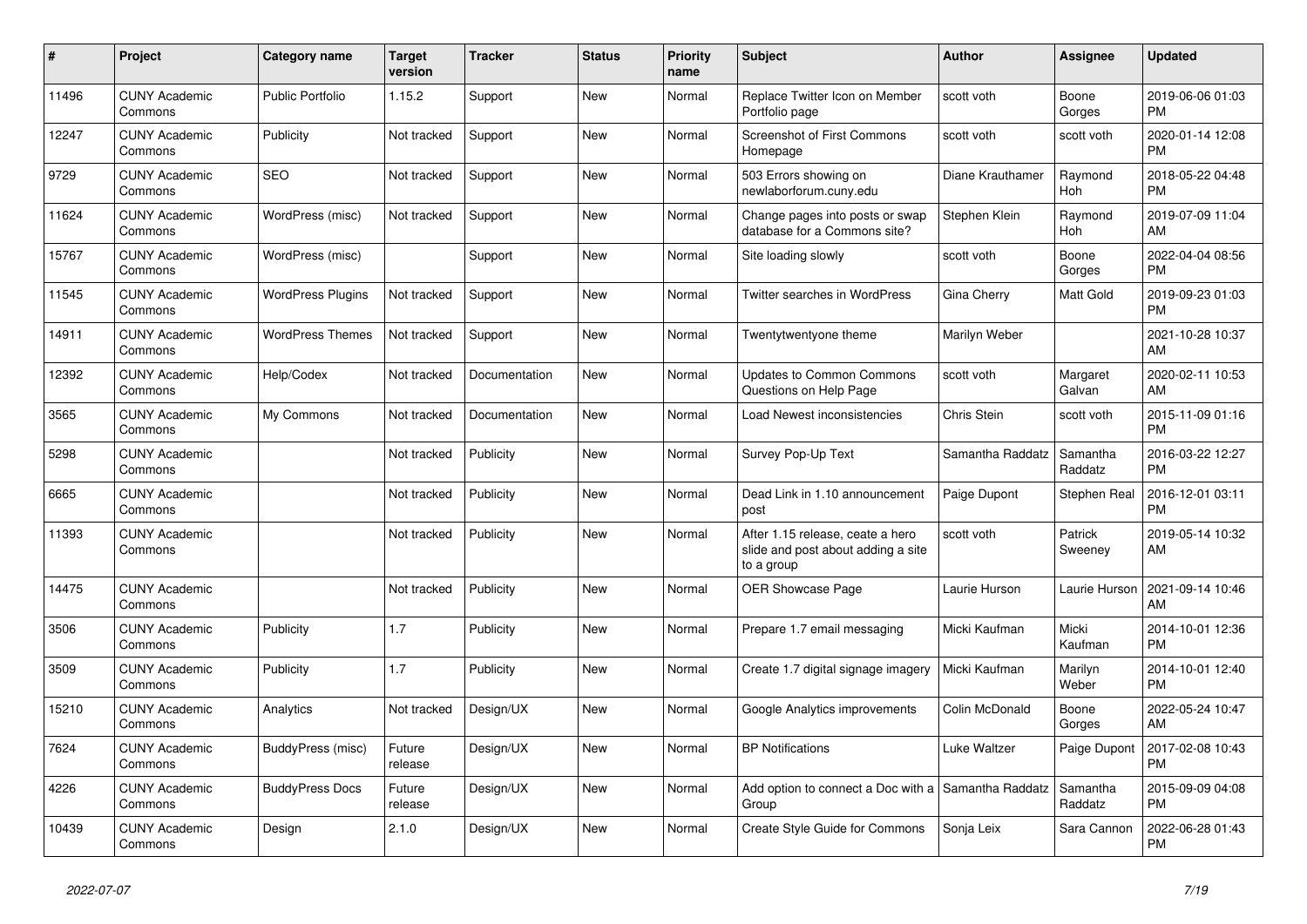| #     | <b>Project</b>                  | <b>Category name</b>        | <b>Target</b><br>version | <b>Tracker</b> | <b>Status</b> | <b>Priority</b><br>name | <b>Subject</b>                                             | <b>Author</b>           | Assignee            | <b>Updated</b>                |
|-------|---------------------------------|-----------------------------|--------------------------|----------------|---------------|-------------------------|------------------------------------------------------------|-------------------------|---------------------|-------------------------------|
| 4225  | <b>CUNY Academic</b><br>Commons | <b>DiRT</b> Integration     | Future<br>release        | Design/UX      | <b>New</b>    | Normal                  | Add information to DIRT page (in<br>Create a Group)        | Samantha Raddatz        | Matt Gold           | 2015-06-26 03:14<br><b>PM</b> |
| 4592  | <b>CUNY Academic</b><br>Commons | Events                      | Future<br>release        | Design/UX      | <b>New</b>    | Normal                  | Event Creation - Venue Dropdown<br>Slow                    | Samantha Raddatz        | Boone<br>Gorges     | 2015-09-14 04:56<br><b>PM</b> |
| 3059  | <b>CUNY Academic</b><br>Commons | Group Forums                | Future<br>release        | Design/UX      | <b>New</b>    | Normal                  | Forum Post Permissable Content<br><b>Explanatory Text</b>  | Chris Stein             | Chris Stein         | 2015-04-02 11:27<br>AM        |
| 10580 | <b>CUNY Academic</b><br>Commons | Information<br>Architecture | Future<br>release        | Design/UX      | New           | Normal                  | Primary nav item review                                    | Boone Gorges            | Sara Cannon         | 2022-06-28 01:29<br><b>PM</b> |
| 4253  | <b>CUNY Academic</b><br>Commons | <b>Public Portfolio</b>     | Future<br>release        | Design/UX      | <b>New</b>    | Normal                  | Encourage users to add portfolio<br>content                | Samantha Raddatz        | Samantha<br>Raddatz | 2015-07-07 11:32<br>AM        |
| 4622  | <b>CUNY Academic</b><br>Commons | <b>Public Portfolio</b>     | Future<br>release        | Design/UX      | <b>New</b>    | Normal                  | <b>Profile Visibility Settings</b>                         | Samantha Raddatz        | Samantha<br>Raddatz | 2015-09-21 12:18<br><b>PM</b> |
| 5182  | <b>CUNY Academic</b><br>Commons | Social Paper                | Future<br>release        | Design/UX      | New           | Normal                  | "Publishing" a private paper on<br>social paper?           | Raffi<br>Khatchadourian | Boone<br>Gorges     | 2016-10-13 04:12<br><b>PM</b> |
| 5183  | <b>CUNY Academic</b><br>Commons | Social Paper                | Future<br>release        | Design/UX      | <b>New</b>    | Normal                  | Creating a new paper when<br>viewing an existing paper     | Raffi<br>Khatchadourian | Samantha<br>Raddatz | 2016-02-02 12:09<br><b>PM</b> |
| 4222  | <b>CUNY Academic</b><br>Commons | User Experience             | Future<br>release        | Design/UX      | <b>New</b>    | Normal                  | Add information to 'Delete<br>Account' page                | Samantha Raddatz        | scott voth          | 2015-06-26 11:35<br>AM        |
| 11843 | <b>CUNY Academic</b><br>Commons | WordPress (misc)            | Future<br>release        | Design/UX      | <b>New</b>    | Normal                  | Tweaking the Gutenberg Editor<br>Interface                 | Laurie Hurson           |                     | 2022-04-26 12:00<br><b>PM</b> |
| 12436 | <b>CUNY Academic</b><br>Commons |                             | Not tracked              | Bug            | Assigned      | Normal                  | Nightly system downtime                                    | Boone Gorges            |                     | 2020-08-01 09:30<br>AM        |
| 2618  | <b>NYCDH Community</b><br>Site  |                             |                          | Bug            | Assigned      | Low                     | Mark blogs as spam when created<br>by users marked as spam | <b>Matt Gold</b>        | Boone<br>Gorges     | 2013-06-09 11:38<br><b>PM</b> |
| 8992  | <b>NYCDH Community</b><br>Site  |                             |                          | Bug            | Assigned      | Normal                  | Multiple RBE error reports                                 | Matt Gold               | Raymond<br>Hoh      | 2017-12-11 05:43<br><b>PM</b> |
| 5691  | <b>CUNY Academic</b><br>Commons | <b>Blogs (BuddyPress)</b>   | Future<br>release        | Bug            | Assigned      | High                    | Differing numbers on Sites display                         | <b>Matt Gold</b>        | Raymond<br>Hoh      | 2016-06-13 01:37<br><b>PM</b> |
| 4438  | <b>CUNY Academic</b><br>Commons | Events                      | Future<br>release        | Bug            | Assigned      | Normal                  | Events Calendar - Export<br><b>Recurring Events</b>        | scott voth              | Daniel Jones        | 2016-05-23 04:25<br><b>PM</b> |
| 5268  | <b>CUNY Academic</b><br>Commons | Group Forums                | Future<br>release        | Bug            | Assigned      | Normal                  | Long-time to post to multiple<br>groups                    | Luke Waltzer            | Daniel Jones        | 2016-09-07 06:31<br><b>PM</b> |
| 9835  | <b>CUNY Academic</b><br>Commons | Group Forums                | Future<br>release        | Bug            | Assigned      | Normal                  | add a "like" function?                                     | Marilyn Weber           | <b>Erik Trainer</b> | 2018-06-05 01:49<br><b>PM</b> |
| 6995  | <b>CUNY Academic</b><br>Commons | Home Page                   | Not tracked              | <b>Bug</b>     | Assigned      | Normal                  | member filter on homepage not<br>working                   | Matt Gold               | Raymond<br>Hoh      | 2016-12-11 09:46<br><b>PM</b> |
| 5827  | <b>CUNY Academic</b><br>Commons | <b>Public Portfolio</b>     | Future<br>release        | Bug            | Assigned      | Normal                  | Academic Interests square bracket<br>links not working     | scott voth              | <b>Chris Stein</b>  | 2016-08-11 11:59<br><b>PM</b> |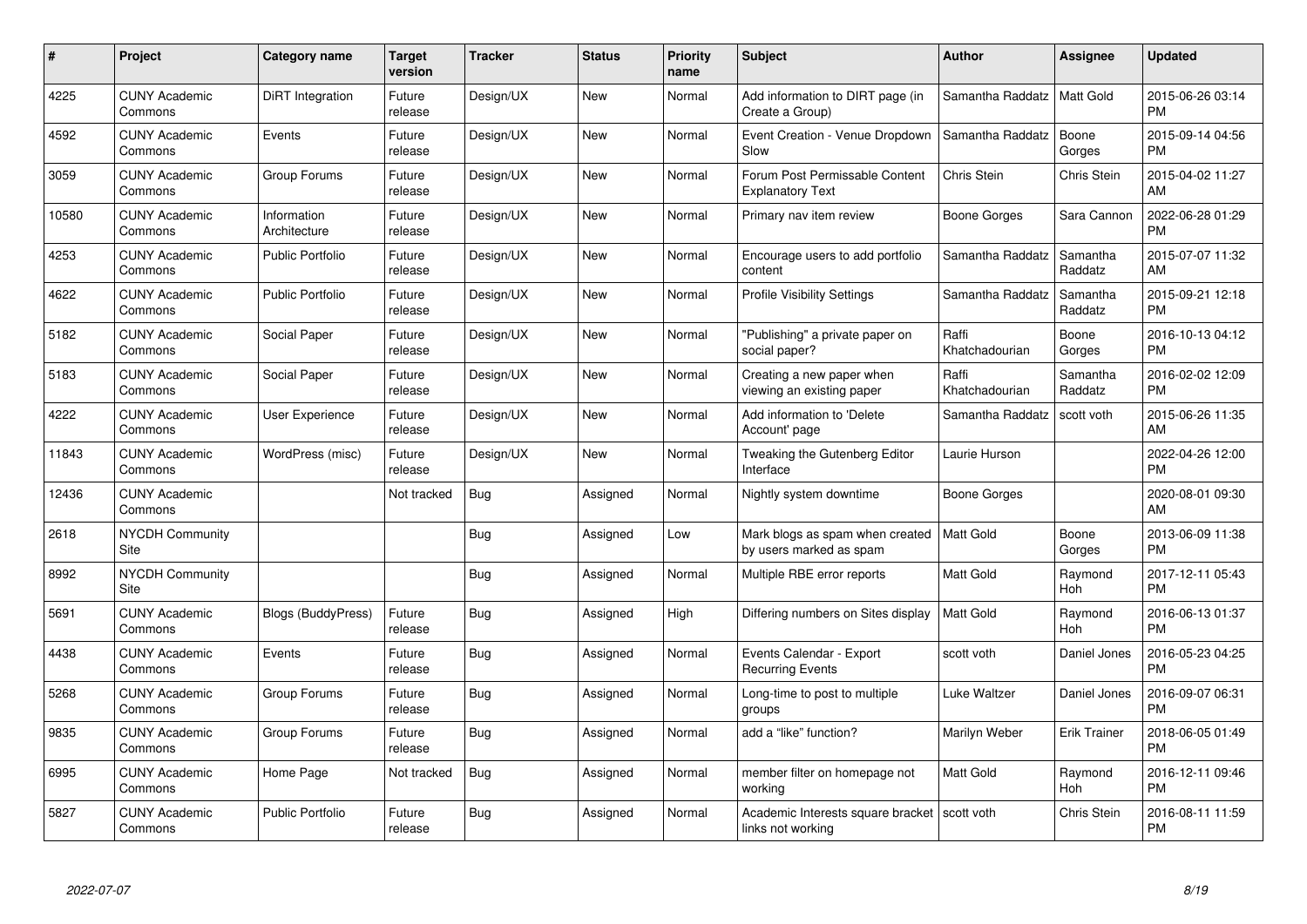| #     | <b>Project</b>                  | <b>Category name</b>      | <b>Target</b><br>version | <b>Tracker</b> | <b>Status</b> | <b>Priority</b><br>name | <b>Subject</b>                                                                        | Author                  | Assignee            | <b>Updated</b>                |
|-------|---------------------------------|---------------------------|--------------------------|----------------|---------------|-------------------------|---------------------------------------------------------------------------------------|-------------------------|---------------------|-------------------------------|
| 6671  | <b>CUNY Academic</b><br>Commons | Reply By Email            | Not tracked              | <b>Bug</b>     | Assigned      | Normal                  | "Post too often" RBE error<br>message                                                 | <b>Matt Gold</b>        | Raymond<br>Hoh      | 2016-11-11 09:55<br>AM        |
| 4661  | <b>CUNY Academic</b><br>Commons | User Experience           | Future<br>release        | Bug            | Assigned      | Normal                  | <b>Simplify Events text</b>                                                           | <b>Matt Gold</b>        | Samantha<br>Raddatz | 2015-10-02 09:06<br><b>PM</b> |
| 2167  | <b>CUNY Academic</b><br>Commons | WordPress (misc)          | Future<br>release        | Bug            | Assigned      | Normal                  | CAC-Livestream Plugin Issues                                                          | Michael Smith           | Dominic<br>Giglio   | 2015-01-02 03:06<br><b>PM</b> |
| 4388  | <b>CUNY Academic</b><br>Commons | WordPress (misc)          | Future<br>release        | Bug            | Assigned      | Normal                  | Repeated request for<br>authentication.                                               | Alice.Lynn<br>McMichael | Raymond<br>Hoh      | 2015-08-11 07:35<br><b>PM</b> |
| 7828  | <b>CUNY Academic</b><br>Commons |                           | Not tracked              | Feature        | Assigned      | Normal                  | Theme Assessment 2017                                                                 | Margaret Galvan         | Margaret<br>Galvan  | 2017-05-02 10:41<br><b>PM</b> |
| 8837  | <b>CUNY Academic</b><br>Commons |                           | Not tracked              | Feature        | Assigned      | Normal                  | Create a form to request info from<br>people requesting premium<br>themes and plugins | <b>Matt Gold</b>        | Marilyn<br>Weber    | 2017-11-14 03:35<br><b>PM</b> |
| 10368 | <b>CUNY Academic</b><br>Commons |                           | Future<br>release        | Feature        | Assigned      | Normal                  | Use ORCID data to populate<br>academic profile page                                   | Stephen Francoeur       | Boone<br>Gorges     | 2018-09-25 01:53<br><b>PM</b> |
| 11517 | <b>CUNY Academic</b><br>Commons |                           | Not tracked              | Feature        | Assigned      | Normal                  | wp-accessibility plugin should not<br>strip 'target="_blank"' by default              | Boone Gorges            | Laurie Hurson       | 2019-09-24 09:57<br>AM        |
| 2571  | <b>NYCDH Community</b><br>Site  |                           |                          | Feature        | Assigned      | Normal                  | Add Google custom search box to<br>homepage                                           | <b>Mark Newton</b>      | Raymond<br>Hoh      | 2013-05-18 07:49<br><b>PM</b> |
| 2574  | <b>NYCDH Community</b><br>Site  |                           |                          | Feature        | Assigned      | Normal                  | Add Way to Upload Files to<br>Groups                                                  | <b>Mark Newton</b>      | Raymond<br>Hoh      | 2013-05-18 07:46<br><b>PM</b> |
| 2577  | <b>NYCDH Community</b><br>Site  |                           |                          | Feature        | Assigned      | Low                     | Investigate Potential to Add Links<br>to the Forum                                    | <b>Mark Newton</b>      | Alex Gil            | 2013-05-16 09:40<br><b>PM</b> |
| 8900  | <b>CUNY Academic</b><br>Commons | Accessibility             | Future<br>release        | Feature        | Assigned      | Normal                  | Look into tools to enforce<br>accessibility in WP environment                         | <b>Matt Gold</b>        | Boone<br>Gorges     | 2022-04-26 11:59<br>AM        |
| 8901  | <b>CUNY Academic</b><br>Commons | Accessibility             | Future<br>release        | Feature        | Assigned      | Normal                  | Theme analysis for accessibility                                                      | <b>Matt Gold</b>        | Boone<br>Gorges     | 2022-04-26 11:59<br>AM        |
| 1460  | <b>CUNY Academic</b><br>Commons | Analytics                 | Future<br>release        | Feature        | Assigned      | Normal                  | <b>Update System Report</b>                                                           | <b>Brian Foote</b>      | Boone<br>Gorges     | 2015-11-09 06:13<br><b>PM</b> |
| 5581  | <b>CUNY Academic</b><br>Commons | Analytics                 | Future<br>release        | Feature        | Assigned      | Normal                  | Explore alternatives to Google<br>Analytics                                           | <b>Matt Gold</b>        | Valerie<br>Townsend | 2020-04-17 03:12<br><b>PM</b> |
| 8836  | <b>CUNY Academic</b><br>Commons | <b>Blogs (BuddyPress)</b> | Future<br>release        | Feature        | Assigned      | Normal                  | Redesign site launch process                                                          | <b>Matt Gold</b>        | Boone<br>Gorges     | 2019-10-03 02:49<br><b>PM</b> |
| 58    | <b>CUNY Academic</b><br>Commons | BuddyPress (misc)         | Future<br>release        | Feature        | Assigned      | Low                     | Make member search sortable by<br>last name                                           | Roberta Brody           | Boone<br>Gorges     | 2010-08-26 02:38<br><b>PM</b> |
| 310   | <b>CUNY Academic</b><br>Commons | BuddyPress (misc)         | Future<br>release        | Feature        | Assigned      | Low                     | <b>Friend Request Email</b>                                                           | <b>Matt Gold</b>        | Samantha<br>Raddatz | 2015-11-09 05:08<br><b>PM</b> |
| 377   | <b>CUNY Academic</b><br>Commons | BuddyPress (misc)         | Future<br>release        | Feature        | Assigned      | Normal                  | Like buttons                                                                          | <b>Matt Gold</b>        | Boone<br>Gorges     | 2010-11-16 05:13<br><b>PM</b> |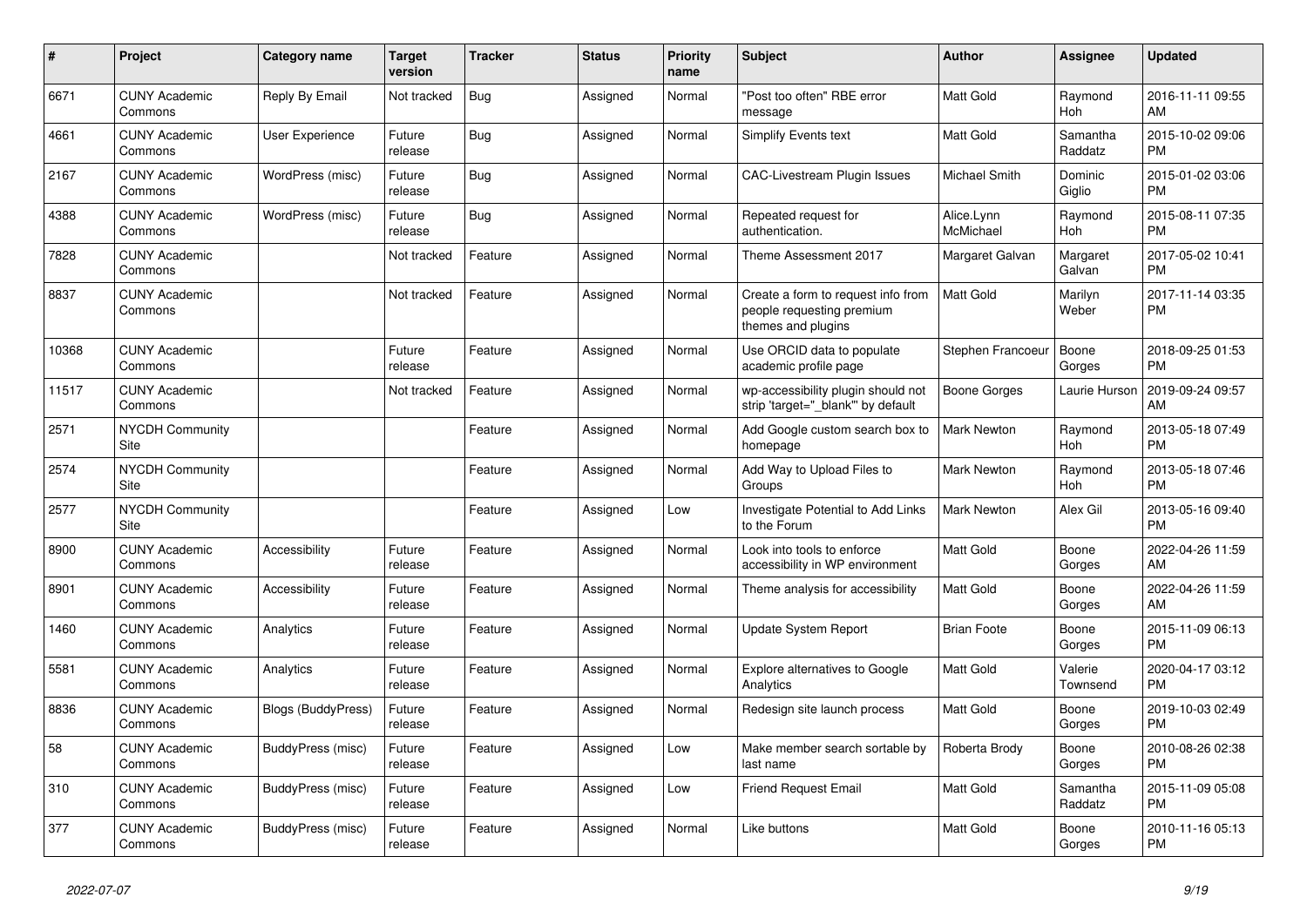| #     | Project                         | <b>Category name</b>       | Target<br>version | <b>Tracker</b> | <b>Status</b> | <b>Priority</b><br>name | <b>Subject</b>                                                                | <b>Author</b>       | <b>Assignee</b> | <b>Updated</b>                |
|-------|---------------------------------|----------------------------|-------------------|----------------|---------------|-------------------------|-------------------------------------------------------------------------------|---------------------|-----------------|-------------------------------|
| 435   | <b>CUNY Academic</b><br>Commons | BuddyPress (misc)          | Future<br>release | Feature        | Assigned      | Normal                  | Include Avatar Images in Forum<br><b>Post Notification Emails</b>             | <b>Matt Gold</b>    | Boone<br>Gorges | 2010-12-08 12:40<br><b>PM</b> |
| 500   | <b>CUNY Academic</b><br>Commons | BuddyPress (misc)          | Future<br>release | Feature        | Assigned      | Normal                  | <b>Export Group Data</b>                                                      | Matt Gold           | Boone<br>Gorges | 2010-12-19 12:09<br><b>PM</b> |
| 554   | <b>CUNY Academic</b><br>Commons | BuddyPress (misc)          | Future<br>release | Feature        | Assigned      | Normal                  | Add Trackback notifications to<br>site-wide activity feed                     | <b>Matt Gold</b>    | Boone<br>Gorges | 2015-11-09 06:19<br><b>PM</b> |
| 599   | <b>CUNY Academic</b><br>Commons | BuddyPress (misc)          | Future<br>release | Feature        | Assigned      | Normal                  | Consider adding rating plugins for<br>BuddyPress/BBPress                      | <b>Matt Gold</b>    | Boone<br>Gorges | 2011-08-22 06:50<br><b>PM</b> |
| 635   | <b>CUNY Academic</b><br>Commons | BuddyPress (misc)          | Future<br>release | Feature        | Assigned      | Normal                  | Big Blue Button -<br>Videoconferencing in Groups and<br><b>Blogs</b>          | Matt Gold           | Boone<br>Gorges | 2011-03-14 03:24<br><b>PM</b> |
| 1423  | <b>CUNY Academic</b><br>Commons | BuddyPress (misc)          | Future<br>release | Feature        | Assigned      | Low                     | Show an avatar for pingback<br>comment activity items                         | <b>Boone Gorges</b> | Tahir Butt      | 2016-10-24 12:03<br><b>PM</b> |
| 2325  | <b>CUNY Academic</b><br>Commons | BuddyPress (misc)          | Future<br>release | Feature        | Assigned      | Low                     | Profile should have separate fields<br>for first/last names                   | local admin         | Boone<br>Gorges | 2015-11-09 06:09<br><b>PM</b> |
| 519   | <b>CUNY Academic</b><br>Commons | <b>BuddyPress Docs</b>     | Future<br>release | Feature        | Assigned      | Low                     | TOC for individual docs - for new<br>BP "wiki-like" plugin                    | scott voth          | Boone<br>Gorges | 2015-11-09 05:54<br><b>PM</b> |
| 618   | <b>CUNY Academic</b><br>Commons | <b>BuddyPress Docs</b>     | Future<br>release | Feature        | Assigned      | Normal                  | <b>BuddyPress Docs: export formats</b>                                        | <b>Boone Gorges</b> | Boone<br>Gorges | 2015-11-09 05:38<br><b>PM</b> |
| 1417  | <b>CUNY Academic</b><br>Commons | <b>BuddyPress Docs</b>     | Future<br>release | Feature        | Assigned      | Low                     | Bulk actions for BuddyPress Docs                                              | <b>Boone Gorges</b> | Boone<br>Gorges | 2016-10-17 10:41<br><b>PM</b> |
| 1422  | <b>CUNY Academic</b><br>Commons | <b>BuddyPress Docs</b>     | Future<br>release | Feature        | Assigned      | Normal                  | Make "created Doc" activity icons<br>non-mini                                 | Boone Gorges        | Boone<br>Gorges | 2015-11-09 05:48<br><b>PM</b> |
| 1744  | <b>CUNY Academic</b><br>Commons | <b>BuddyPress Docs</b>     | Future<br>release | Feature        | Assigned      | Normal                  | Spreadsheet-style Docs                                                        | Boone Gorges        | Boone<br>Gorges | 2015-11-09 06:13<br><b>PM</b> |
| 2523  | <b>CUNY Academic</b><br>Commons | <b>BuddyPress Docs</b>     | Future<br>release | Feature        | Assigned      | Normal                  | Allow Users to Upload Images to<br><b>BP</b> Docs                             | Matt Gold           | Boone<br>Gorges | 2015-11-09 06:14<br><b>PM</b> |
| 2754  | <b>CUNY Academic</b><br>Commons | Design                     | Future<br>release | Feature        | Assigned      | Normal                  | Determine strategy for CAC logo<br>handling in top header                     | Micki Kaufman       | Chris Stein     | 2015-01-05 08:53<br><b>PM</b> |
| 8902  | <b>CUNY Academic</b><br>Commons | Design                     | Not tracked       | Feature        | Assigned      | Normal                  | Report back on research on<br><b>BuddyPress themes</b>                        | Matt Gold           | Michael Smith   | 2017-11-10 12:31<br><b>PM</b> |
| 1165  | <b>CUNY Academic</b><br>Commons | <b>Email Invitations</b>   | Future<br>release | Feature        | Assigned      | Low                     | Allow saved lists of invitees under<br>Send Invites                           | <b>Boone Gorges</b> | Boone<br>Gorges | 2015-11-09 06:03<br><b>PM</b> |
| 333   | <b>CUNY Academic</b><br>Commons | <b>Email Notifications</b> | Future<br>release | Feature        | Assigned      | Low                     | Delay Forum Notification Email<br>Delivery Until After Editing Period<br>Ends | Matt Gold           | Raymond<br>Hoh  | 2015-11-09 06:01<br><b>PM</b> |
| 15604 | <b>CUNY Academic</b><br>Commons | <b>Email Notifications</b> | Future<br>release | Feature        | Assigned      | Normal                  | Restructure Commons Group<br><b>Digest Email Messages</b>                     | Matt Gold           | Boone<br>Gorges | 2022-05-26 10:45<br>AM        |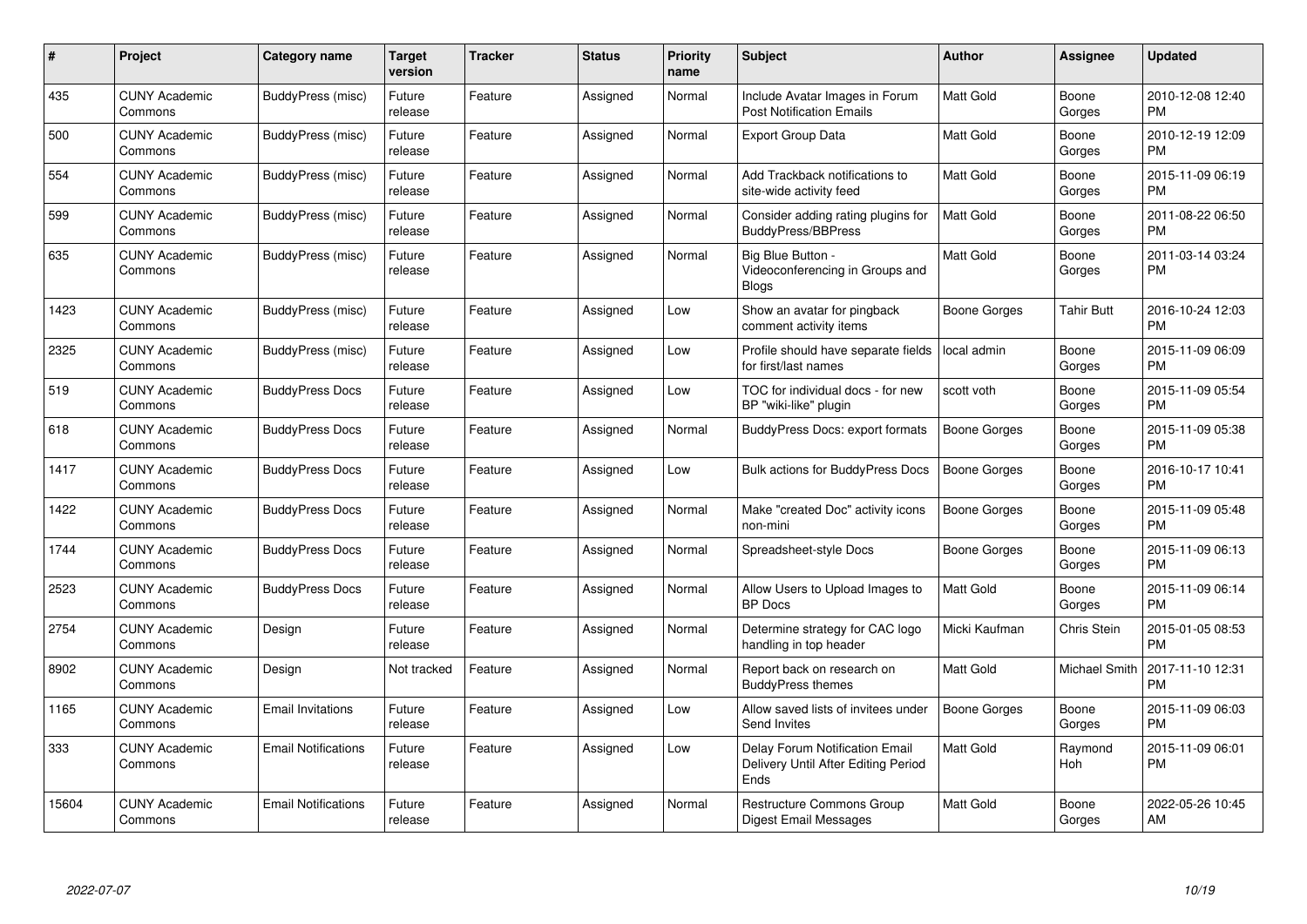| #     | Project                         | <b>Category name</b>     | <b>Target</b><br>version | <b>Tracker</b> | <b>Status</b> | Priority<br>name | Subject                                                                      | Author               | <b>Assignee</b>     | <b>Updated</b>                |
|-------|---------------------------------|--------------------------|--------------------------|----------------|---------------|------------------|------------------------------------------------------------------------------|----------------------|---------------------|-------------------------------|
| 3475  | <b>CUNY Academic</b><br>Commons | Events                   | Future<br>release        | Feature        | Assigned      | Normal           | Request to add plugin to<br>streamline room<br>booking/appointment booking   | Naomi Barrettara     | Boone<br>Gorges     | 2014-12-01 05:14<br>PM        |
| 4053  | <b>CUNY Academic</b><br>Commons | Events                   | Future<br>release        | Feature        | Assigned      | Normal           | Create new tab for past events                                               | <b>Matt Gold</b>     | Boone<br>Gorges     | 2015-05-12 02:10<br><b>PM</b> |
| 4238  | <b>CUNY Academic</b><br>Commons | Events                   | Future<br>release        | Feature        | Assigned      | Normal           | Copy Events to Other Groups?                                                 | Matt Gold            | Boone<br>Gorges     | 2015-07-02 10:08<br>AM        |
| 5016  | <b>CUNY Academic</b><br>Commons | Events                   | Future<br>release        | Feature        | Assigned      | Low              | Allow comments to be posted on<br>events                                     | <b>Matt Gold</b>     | Raymond<br>Hoh      | 2019-03-01 02:23<br><b>PM</b> |
| 5696  | <b>CUNY Academic</b><br>Commons | Events                   | Future<br>release        | Feature        | Assigned      | Normal           | Events Calendar - display options<br>calendar aggregation                    | Matt Gold            | Boone<br>Gorges     | 2016-10-13 11:44<br>AM        |
| 653   | <b>CUNY Academic</b><br>Commons | Group Blogs              | Future<br>release        | Feature        | Assigned      | Normal           | Redesign Integration of Groups<br>and Blogs                                  | <b>Matt Gold</b>     | Samantha<br>Raddatz | 2015-11-09 05:40<br><b>PM</b> |
| 1192  | <b>CUNY Academic</b><br>Commons | <b>Group Files</b>       | Future<br>release        | Feature        | Assigned      | Low              | When posting group files, allow<br>users to add a category without<br>saving | Matt Gold            | Raymond<br>Hoh      | 2015-11-09 05:53<br><b>PM</b> |
| 3080  | <b>CUNY Academic</b><br>Commons | <b>Group Files</b>       | Future<br>release        | Feature        | Assigned      | Low              | Create a system to keep track of<br>file changes                             | Matt Gold            | Boone<br>Gorges     | 2014-02-26 10:04<br><b>PM</b> |
| 3354  | <b>CUNY Academic</b><br>Commons | <b>Group Files</b>       | Future<br>release        | Feature        | Assigned      | Low              | Allow Group Download of Multiple<br><b>Selected Files</b>                    | <b>Matt Gold</b>     | Chris Stein         | 2014-08-01 08:50<br>AM        |
| 585   | <b>CUNY Academic</b><br>Commons | Group Forums             | Future<br>release        | Feature        | Assigned      | Normal           | Merge Forum Topics                                                           | Sarah Morgano        | Boone<br>Gorges     | 2011-07-06 04:11<br><b>PM</b> |
| 3192  | <b>CUNY Academic</b><br>Commons | Group Forums             | Future<br>release        | Feature        | Assigned      | Normal           | Customizable forum views for<br>bbPress 2.x group forums                     | Boone Gorges         | Raymond<br>Hoh      | 2015-11-09 12:47<br><b>PM</b> |
| 3193  | <b>CUNY Academic</b><br>Commons | Group Forums             | Future<br>release        | Feature        | Assigned      | Normal           | bbPress 2.x dynamic roles and<br>RBE                                         | Boone Gorges         | Boone<br>Gorges     | 2014-09-30 01:30<br><b>PM</b> |
| 10659 | <b>CUNY Academic</b><br>Commons | Group Forums             | Future<br>release        | Feature        | Assigned      | Normal           | Post to multiple groups via email                                            | <b>Matt Gold</b>     | Raymond<br>Hoh      | 2018-11-15 12:54<br>AM        |
| 2610  | <b>CUNY Academic</b><br>Commons | Group Invitations        | Future<br>release        | Feature        | Assigned      | Low              | Request: Custom invitation<br>message to group invites                       | local admin          | Boone<br>Gorges     | 2015-11-09 06:13<br><b>PM</b> |
| 3308  | <b>CUNY Academic</b><br>Commons | <b>Group Invitations</b> | Future<br>release        | Feature        | Assigned      | Normal           | Allow members to rescind group<br>invitations                                | <b>Matt Gold</b>     | Boone<br>Gorges     | 2015-04-01 08:53<br><b>PM</b> |
| 481   | <b>CUNY Academic</b><br>Commons | Groups (misc)            | Future<br>release        | Feature        | Assigned      | Normal           | ability to archive inactive groups<br>and blogs                              | Michael Mandiberg    | Samantha<br>Raddatz | 2015-11-09 05:56<br>PM        |
| 3458  | <b>CUNY Academic</b><br>Commons | Groups (misc)            | Future<br>release        | Feature        | Assigned      | Normal           | Filter Members of Group by<br>Campus                                         | <b>Michael Smith</b> | Samantha<br>Raddatz | 2014-09-26 08:32<br>PM        |
| 1888  | <b>CUNY Academic</b><br>Commons | Home Page                | Future<br>release        | Feature        | Assigned      | Normal           | Refactor BP MPO Activity Filter to<br>support proper pagination              | Sarah Morgano        | Boone<br>Gorges     | 2014-05-01 07:11<br><b>PM</b> |
| 1983  | <b>CUNY Academic</b><br>Commons | Home Page                | Future<br>release        | Feature        | Assigned      | Low              | Media Library integration with<br>Featured Content plugin                    | Boone Gorges         | Dominic<br>Giglio   | 2014-03-17 10:34<br>AM        |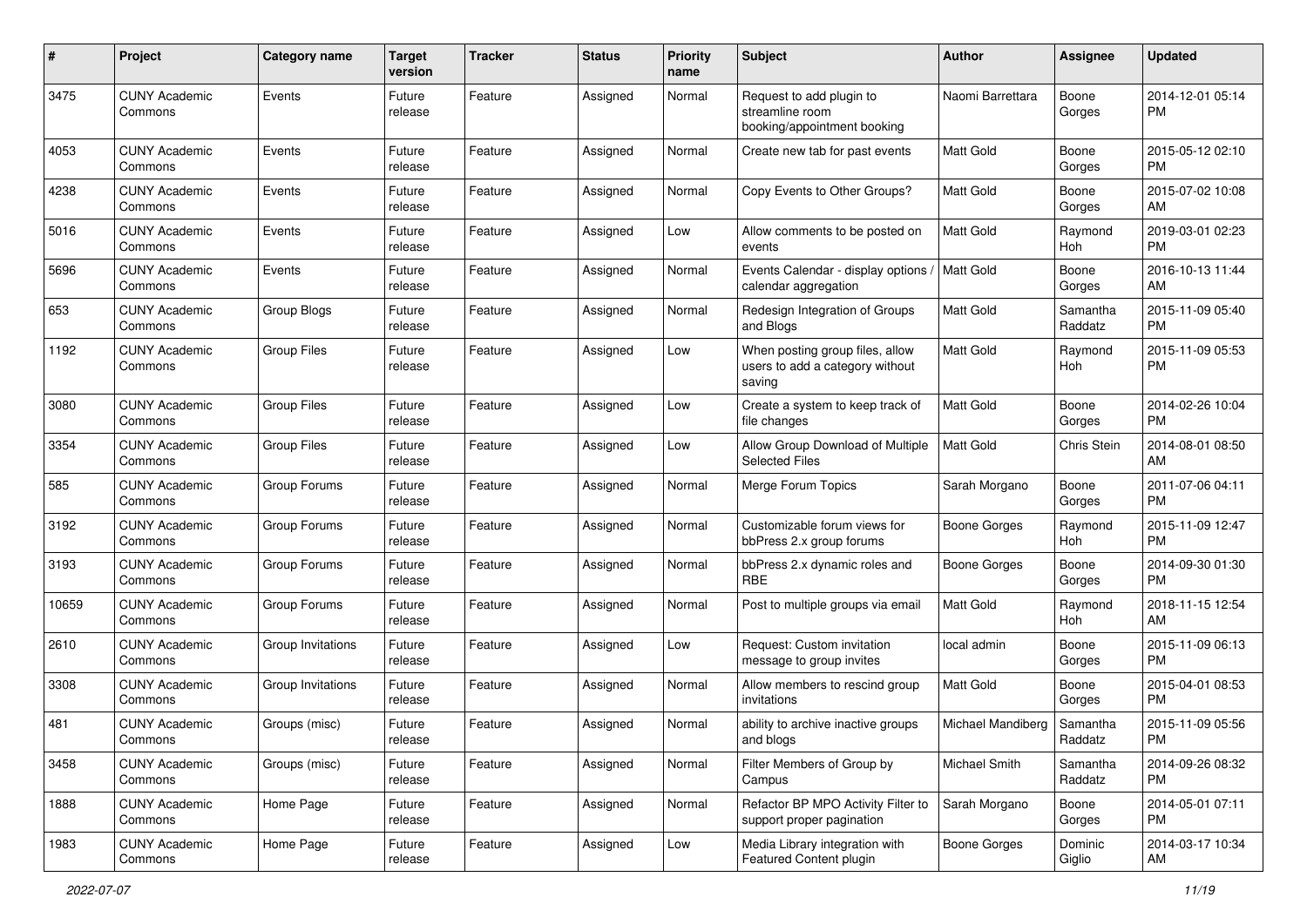| #    | Project                         | Category name                  | <b>Target</b><br>version | <b>Tracker</b> | <b>Status</b> | Priority<br>name | <b>Subject</b>                                                                             | <b>Author</b>       | <b>Assignee</b>       | <b>Updated</b>                |
|------|---------------------------------|--------------------------------|--------------------------|----------------|---------------|------------------|--------------------------------------------------------------------------------------------|---------------------|-----------------------|-------------------------------|
| 4980 | <b>CUNY Academic</b><br>Commons | Home Page                      | Future<br>release        | Feature        | Assigned      | Normal           | <b>CAC Featured Content -- Adding</b><br>Randomization                                     | <b>Matt Gold</b>    | Boone<br>Gorges       | 2016-12-12 03:01<br><b>PM</b> |
| 3230 | <b>CUNY Academic</b><br>Commons | Internal Tools and<br>Workflow | Not tracked              | Feature        | Assigned      | High             | Scripts for quicker<br>provisioning/updating of<br>development environments                | Boone Gorges        | Boone<br>Gorges       | 2016-01-26 04:54<br><b>PM</b> |
| 5234 | <b>CUNY Academic</b><br>Commons | Membership                     | Future<br>release        | Feature        | Assigned      | Normal           | Write Unconfirmed patch for WP                                                             | <b>Boone Gorges</b> | Boone<br>Gorges       | 2016-10-24 11:18<br>AM        |
| 3330 | <b>CUNY Academic</b><br>Commons | My Commons                     | Future<br>release        | Feature        | Assigned      | Normal           | "Commons Information" tool                                                                 | Boone Gorges        | Chris Stein           | 2014-09-22 08:46<br><b>PM</b> |
| 3517 | <b>CUNY Academic</b><br>Commons | My Commons                     | Future<br>release        | Feature        | Assigned      | Normal           | Mute/Unmute My Commons<br>updates                                                          | Matt Gold           | Raymond<br><b>Hoh</b> | 2015-11-09 01:19<br><b>PM</b> |
| 3536 | <b>CUNY Academic</b><br>Commons | My Commons                     | Future<br>release        | Feature        | Assigned      | Normal           | Infinite Scroll on My Commons<br>page                                                      | <b>Matt Gold</b>    | Raymond<br><b>Hoh</b> | 2015-04-13 04:42<br><b>PM</b> |
| 9028 | <b>CUNY Academic</b><br>Commons | Onboarding                     | Future<br>release        | Feature        | Assigned      | Normal           | suggest groups to new members<br>during the registration process                           | <b>Matt Gold</b>    | Chris Stein           | 2018-10-24 12:34<br><b>PM</b> |
| 9895 | <b>CUNY Academic</b><br>Commons | Onboarding                     | Future<br>release        | Feature        | Assigned      | Normal           | Add "Accept Invitation"<br>link/button/function to Group<br>and/or Site invitation emails? | Luke Waltzer        | Boone<br>Gorges       | 2018-06-07 12:42<br><b>PM</b> |
| 5955 | <b>CUNY Academic</b><br>Commons | Outreach                       | Future<br>release        | Feature        | Assigned      | Normal           | Create auto-newsletter for<br>commons members                                              | <b>Matt Gold</b>    | Luke Waltzer          | 2016-08-30 10:34<br>AM        |
| 2013 | <b>CUNY Academic</b><br>Commons | Public Portfolio               | Future<br>release        | Feature        | Assigned      | Low              | Have Profile Privacy Options show   Matt Gold<br>up only for filled-in fields              |                     | Boone<br>Gorges       | 2015-11-09 06:09<br><b>PM</b> |
| 2832 | <b>CUNY Academic</b><br>Commons | <b>Public Portfolio</b>        | Future<br>release        | Feature        | Assigned      | Normal           | Improve interface for (not)<br>auto-linking profile fields                                 | Boone Gorges        | Chris Stein           | 2015-01-05 08:52<br><b>PM</b> |
| 2881 | <b>CUNY Academic</b><br>Commons | <b>Public Portfolio</b>        | Future<br>release        | Feature        | Assigned      | Normal           | Redesign the UX for Profiles                                                               | Chris Stein         | Chris Stein           | 2016-10-13 12:45<br><b>PM</b> |
| 3042 | <b>CUNY Academic</b><br>Commons | <b>Public Portfolio</b>        | Future<br>release        | Feature        | Assigned      | Normal           | Browsing member interests                                                                  | <b>Matt Gold</b>    | Boone<br>Gorges       | 2015-03-21 09:04<br><b>PM</b> |
| 3220 | <b>CUNY Academic</b><br>Commons | <b>Public Portfolio</b>        | Future<br>release        | Feature        | Assigned      | Normal           | Add indent/outdent option to<br>Formatting Buttons on Profile<br>Page                      | <b>Matt Gold</b>    | Boone<br>Gorges       | 2014-05-21 10:39<br><b>PM</b> |
| 3768 | <b>CUNY Academic</b><br>Commons | <b>Public Portfolio</b>        | Future<br>release        | Feature        | Assigned      | Normal           | Institutions/Past positions on<br>public portfolios                                        | <b>Matt Gold</b>    | Boone<br>Gorges       | 2018-04-23 10:44<br>AM        |
| 3770 | <b>CUNY Academic</b><br>Commons | <b>Public Portfolio</b>        | Future<br>release        | Feature        | Assigned      | Normal           | Improve Layout/Formatting of<br>Positions Area on Public Portfolios                        | <b>Matt Gold</b>    | Chris Stein           | 2015-04-01 09:17<br><b>PM</b> |
| 6115 | <b>CUNY Academic</b><br>Commons | Publicity                      | Not tracked              | Feature        | Assigned      | Normal           | create digital signage for GC                                                              | <b>Matt Gold</b>    | scott voth            | 2016-10-11 10:09<br><b>PM</b> |
| 940  | <b>CUNY Academic</b><br>Commons | Redmine                        | Future<br>release        | Feature        | Assigned      | Low              | Communication with users after<br>releases                                                 | <b>Matt Gold</b>    | Dominic<br>Giglio     | 2012-09-09 04:36<br>PM        |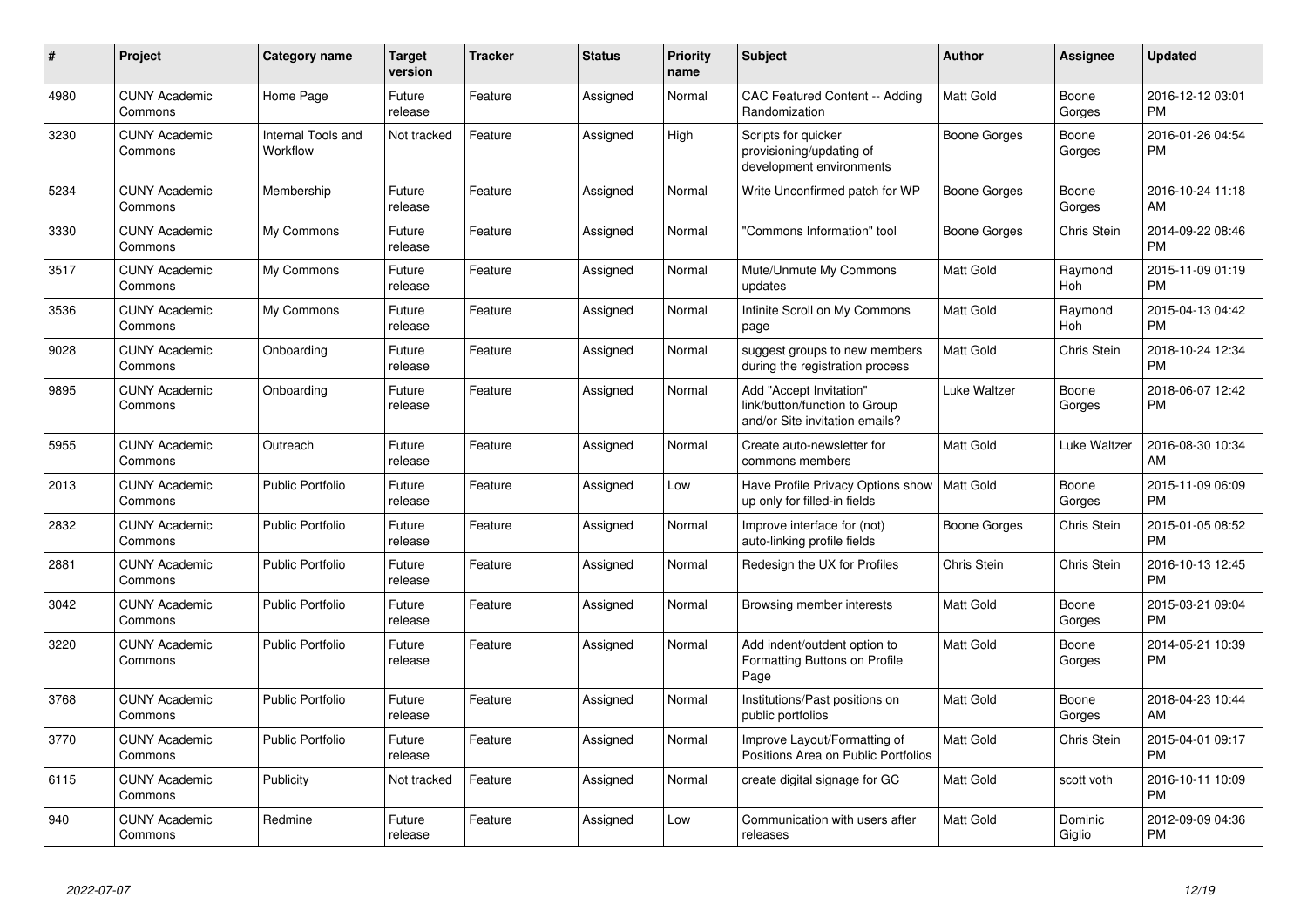| $\#$ | Project                         | <b>Category name</b>     | <b>Target</b><br>version | <b>Tracker</b> | <b>Status</b> | <b>Priority</b><br>name | <b>Subject</b>                                                        | <b>Author</b>       | <b>Assignee</b>     | <b>Updated</b>                |
|------|---------------------------------|--------------------------|--------------------------|----------------|---------------|-------------------------|-----------------------------------------------------------------------|---------------------|---------------------|-------------------------------|
| 370  | <b>CUNY Academic</b><br>Commons | Registration             | Future<br>release        | Feature        | Assigned      | High                    | Guest Accounts                                                        | <b>Matt Gold</b>    | Matt Gold           | 2015-04-09 09:33<br><b>PM</b> |
| 5225 | <b>CUNY Academic</b><br>Commons | Registration             | Future<br>release        | Feature        | Assigned      | Normal                  | On-boarding Issues                                                    | <b>Luke Waltzer</b> | Samantha<br>Raddatz | 2016-02-12 02:58<br><b>PM</b> |
| 8976 | <b>CUNY Academic</b><br>Commons | Reply By Email           | Not tracked              | Feature        | Assigned      | Normal                  | Package RBE new topics posting?                                       | Matt Gold           | Raymond<br>Hoh      | 2017-12-04 02:34<br><b>PM</b> |
| 3002 | <b>CUNY Academic</b><br>Commons | Search                   | Future<br>release        | Feature        | Assigned      | Normal                  | Overhaul CAC search by using<br>external search appliance             | Boone Gorges        | Boone<br>Gorges     | 2020-07-15 03:05<br><b>PM</b> |
| 3662 | <b>CUNY Academic</b><br>Commons | <b>SEO</b>               | Future<br>release        | Feature        | Assigned      | Normal                  | Duplicate Content/SEO/Google<br>issues                                | <b>Matt Gold</b>    | Raymond<br>Hoh      | 2015-04-13 04:37<br><b>PM</b> |
| 8898 | <b>CUNY Academic</b><br>Commons | Social Paper             | Not tracked              | Feature        | Assigned      | Normal                  | Usage data on docs and social<br>paper                                | <b>Matt Gold</b>    | Matt Gold           | 2017-11-16 11:32<br>AM        |
| 6426 | <b>CUNY Academic</b><br>Commons | Spam/Spam<br>Prevention  | Future<br>release        | Feature        | Assigned      | Normal                  | Force captcha on all comments?                                        | Matt Gold           | <b>Tahir Butt</b>   | 2016-10-24 02:06<br><b>PM</b> |
| 3090 | <b>CUNY Academic</b><br>Commons | Twitter page             | Future<br>release        | Feature        | Assigned      | Normal                  | Prevent Retweets from showing<br>up on Commons twitter page           | <b>Matt Gold</b>    | <b>Tahir Butt</b>   | 2016-10-24 11:31<br>AM        |
| 3473 | <b>CUNY Academic</b><br>Commons | <b>User Experience</b>   | Future<br>release        | Feature        | Assigned      | Normal                  | Commons profile: Add help info<br>about "Positions" replacing "title" | Keith Miyake        | Samantha<br>Raddatz | 2015-11-09 02:28<br><b>PM</b> |
| 5316 | <b>CUNY Academic</b><br>Commons | <b>User Experience</b>   | Future<br>release        | Feature        | Assigned      | Normal                  | Prompt user email address<br>updates                                  | <b>Matt Gold</b>    | Stephen Real        | 2016-12-21 03:30<br>PM        |
| 287  | <b>CUNY Academic</b><br>Commons | WordPress (misc)         | Future<br>release        | Feature        | Assigned      | Normal                  | Create troubleshooting tool for<br>account sign-up                    | Matt Gold           | Boone<br>Gorges     | 2015-11-09 06:17<br><b>PM</b> |
| 365  | <b>CUNY Academic</b><br>Commons | WordPress (misc)         | Future<br>release        | Feature        | Assigned      | Normal                  | <b>Create Mouseover Tooltips</b><br>throughout Site                   | Matt Gold           | Chris Stein         | 2015-11-09 06:18<br><b>PM</b> |
| 1105 | <b>CUNY Academic</b><br>Commons | WordPress (misc)         | Future<br>release        | Feature        | Assigned      | Normal                  | Rephrase Blog Privacy Options                                         | <b>Matt Gold</b>    | Samantha<br>Raddatz | 2015-11-09 06:19<br><b>PM</b> |
| 1508 | <b>CUNY Academic</b><br>Commons | WordPress (misc)         | Future<br>release        | Feature        | Assigned      | Normal                  | Share login cookies across<br>mapped domains                          | Boone Gorges        | Boone<br>Gorges     | 2012-07-02 12:12<br><b>PM</b> |
| 3759 | <b>CUNY Academic</b><br>Commons | WordPress (misc)         | Future<br>release        | Feature        | Assigned      | Normal                  | Review Interface for Adding Users<br>to Blogs                         | Matt Gold           | Boone<br>Gorges     | 2015-03-24 05:52<br><b>PM</b> |
| 497  | <b>CUNY Academic</b><br>Commons | <b>WordPress Plugins</b> | Future<br>release        | Feature        | Assigned      | Normal                  | Drag and Drop Ordering on<br><b>Gallery Post Plugin</b>               | Matt Gold           | Ron Rennick         | 2015-11-09 06:18<br><b>PM</b> |
| 658  | <b>CUNY Academic</b><br>Commons | <b>WordPress Plugins</b> | Future<br>release        | Feature        | Assigned      | Normal                  | Rebulid Sitewide Tag Suggestion                                       | <b>Matt Gold</b>    | Boone<br>Gorges     | 2015-01-05 08:47<br><b>PM</b> |
| 1562 | <b>CUNY Academic</b><br>Commons | <b>WordPress Plugins</b> | Future<br>release        | Feature        | Assigned      | Low                     | Play with NYT Collaborative<br><b>Authoring Tool</b>                  | Matt Gold           | Boone<br>Gorges     | 2015-01-05 08:47<br><b>PM</b> |
| 2223 | <b>CUNY Academic</b><br>Commons | <b>WordPress Plugins</b> | Future<br>release        | Feature        | Assigned      | Low                     | Add Participad to the CUNY<br><b>Academic Commons</b>                 | <b>Matt Gold</b>    | Boone<br>Gorges     | 2014-09-17 10:03<br><b>PM</b> |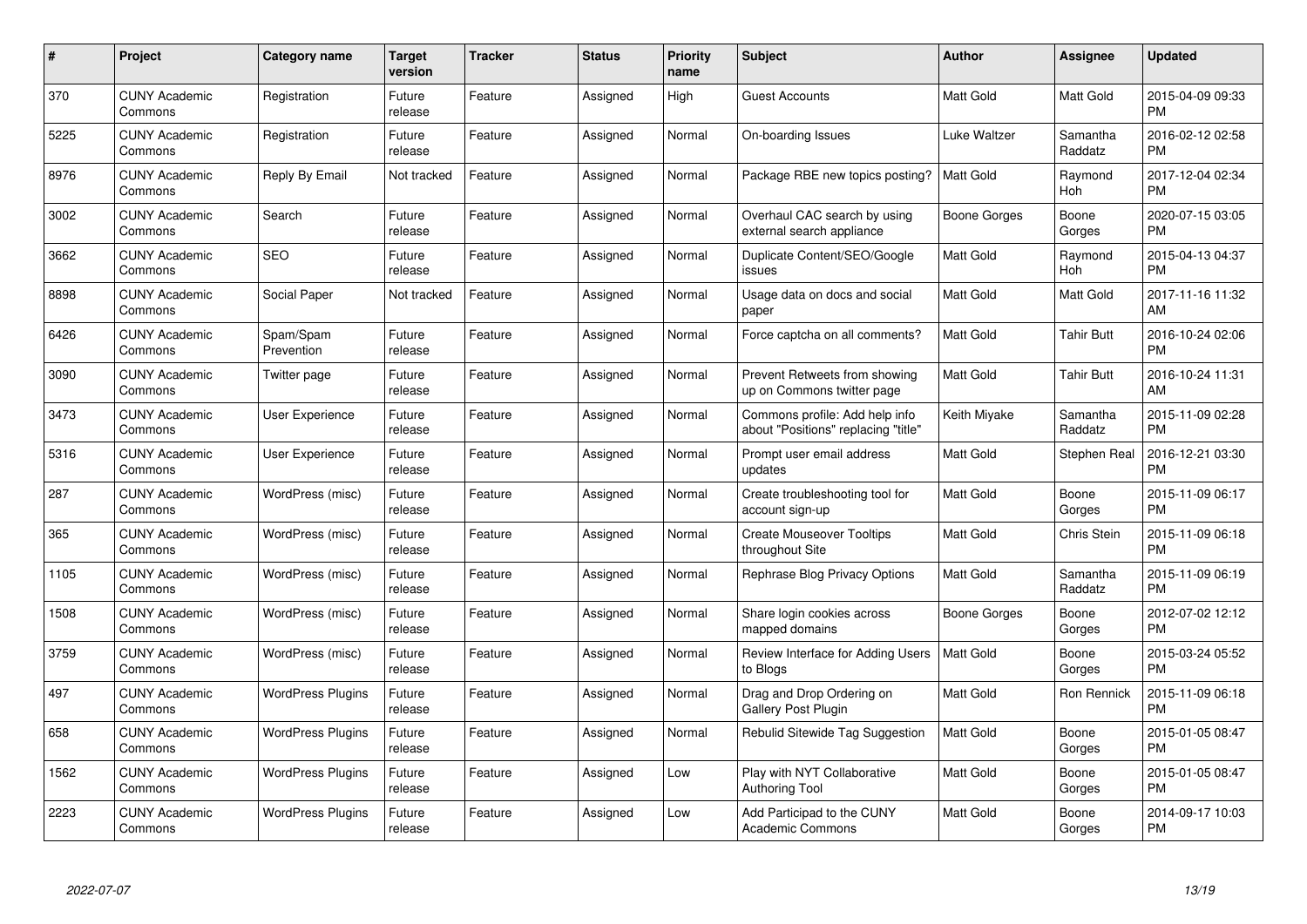| #     | <b>Project</b>                  | <b>Category name</b>     | <b>Target</b><br>version | <b>Tracker</b> | <b>Status</b> | <b>Priority</b><br>name | <b>Subject</b>                                                                            | <b>Author</b>    | Assignee            | <b>Updated</b>                |
|-------|---------------------------------|--------------------------|--------------------------|----------------|---------------|-------------------------|-------------------------------------------------------------------------------------------|------------------|---------------------|-------------------------------|
| 412   | <b>CUNY Academic</b><br>Commons | <b>WordPress Themes</b>  | Future<br>release        | Feature        | Assigned      | Normal                  | <b>Featured Themes</b>                                                                    | <b>Matt Gold</b> | Dominic<br>Giglio   | 2015-01-05 08:44<br><b>PM</b> |
| 11519 | <b>CUNY Academic</b><br>Commons |                          | Not tracked              | Support        | Assigned      | Normal                  | comment option not appearing                                                              | Marilyn Weber    |                     | 2019-09-24 10:28<br>AM        |
| 4070  | <b>CUNY Academic</b><br>Commons | Analytics                | Not tracked              | Support        | Assigned      | Normal                  | Request for JITP site analytics                                                           | <b>Matt Gold</b> | Seth Persons        | 2016-02-23 03:09<br><b>PM</b> |
| 9941  | <b>CUNY Academic</b><br>Commons | Wiki                     | Not tracked              | Support        | Assigned      | Normal                  | Wiki functionality                                                                        | <b>Matt Gold</b> | Boone<br>Gorges     | 2018-06-26 10:57<br>AM        |
| 636   | <b>CUNY Academic</b><br>Commons | WordPress (misc)         | Not tracked              | Support        | Assigned      | Normal                  | Create Lynda.com-like Table of<br><b>Contents for Prospective Tutorial</b><br>Screencasts | <b>Matt Gold</b> | scott voth          | 2016-02-23 03:12<br><b>PM</b> |
| 2175  | <b>CUNY Academic</b><br>Commons | WordPress (misc)         | Not tracked              | Support        | Assigned      | Normal                  | Subscibe 2 vs. Jetpack<br>subscription options                                            | local admin      | Matt Gold           | 2016-01-26 04:58<br><b>PM</b> |
| 13946 | <b>CUNY Academic</b><br>Commons | <b>WordPress Plugins</b> | 2.1.0                    | Support        | Assigned      | Normal                  | Custom Embed handler For<br>OneDrive files                                                | scott voth       | Raymond<br>Hoh      | 2022-05-26 10:46<br>AM        |
| 3492  | <b>CUNY Academic</b><br>Commons | <b>WordPress Themes</b>  | Future<br>release        | Support        | Assigned      | Normal                  | Add CBOX theme to the<br>Commons                                                          | scott voth       | Raymond<br>Hoh      | 2014-10-08 05:55<br><b>PM</b> |
| 4986  | <b>CUNY Academic</b><br>Commons | ZenDesk                  | Not tracked              | Support        | Assigned      | Normal                  | Prepare documentation for<br>Zendesk re web widget                                        | <b>Matt Gold</b> | Samantha<br>Raddatz | 2016-02-25 03:09<br><b>PM</b> |
| 2666  | <b>CUNY Academic</b><br>Commons | About page               | Not tracked              | Documentation  | Assigned      | Normal                  | <b>Update About Text</b>                                                                  | Chris Stein      | Luke Waltzer        | 2016-03-04 11:19<br>AM        |
| 3524  | <b>CUNY Academic</b><br>Commons | Documentation            | Not tracked              | Documentation  | Assigned      | Normal                  | Post describing all you can do<br>when starting up a new blog/group                       | <b>Matt Gold</b> | scott voth          | 2014-10-04 12:56<br><b>PM</b> |
| 8666  | <b>CUNY Academic</b><br>Commons | Teaching                 | Not tracked              | Documentation  | Assigned      | Normal                  | Create Teaching on the Commons   Matt Gold<br>Resource Page                               |                  | Laurie Hurson       | 2019-09-23 03:16<br><b>PM</b> |
| 9015  | <b>CUNY Academic</b><br>Commons | Groups (misc)            | Not tracked              | Outreach       | Assigned      | Normal                  | Email group admins the email<br>addresses of their groups                                 | <b>Matt Gold</b> | Matt Gold           | 2018-01-02 09:54<br>AM        |
| 2612  | <b>CUNY Academic</b><br>Commons |                          | Not tracked              | Publicity      | Assigned      | Normal                  | Pinterest site for the Commons                                                            | local admin      | Sarah<br>Morgano    | 2016-03-04 11:19<br>AM        |
| 3510  | <b>CUNY Academic</b><br>Commons | Publicity                | 1.7                      | Publicity      | Assigned      | Normal                  | Post on the News Blog re: 'My<br>Commons'                                                 | Micki Kaufman    | Sarah<br>Morgano    | 2014-10-15 11:18<br>AM        |
| 3511  | <b>CUNY Academic</b><br>Commons | Publicity                | 1.7                      | Publicity      | Assigned      | Normal                  | Social media for 1.7                                                                      | Micki Kaufman    | Sarah<br>Morgano    | 2014-10-14 03:32<br><b>PM</b> |
| 4235  | <b>CUNY Academic</b><br>Commons |                          | Not tracked              | Design/UX      | Assigned      | Normal                  | Explore user experience around<br>comments on forum topics vs docs                        | <b>Matt Gold</b> | Samantha<br>Raddatz | 2015-07-21 10:23<br>AM        |
| 4027  | <b>CUNY Academic</b><br>Commons | Commons In A Box         | Not tracked              | Design/UX      | Assigned      | Normal                  | Usability review of CBOX update<br>procedures                                             | <b>Matt Gold</b> | Samantha<br>Raddatz | 2015-05-11 06:36<br><b>PM</b> |
| 860   | <b>CUNY Academic</b><br>Commons | Design                   | Future<br>release        | Design/UX      | Assigned      | Normal                  | <b>Standardize Button Treatment</b><br>Across the Commons                                 | Chris Stein      | Chris Stein         | 2014-05-01 09:45<br>AM        |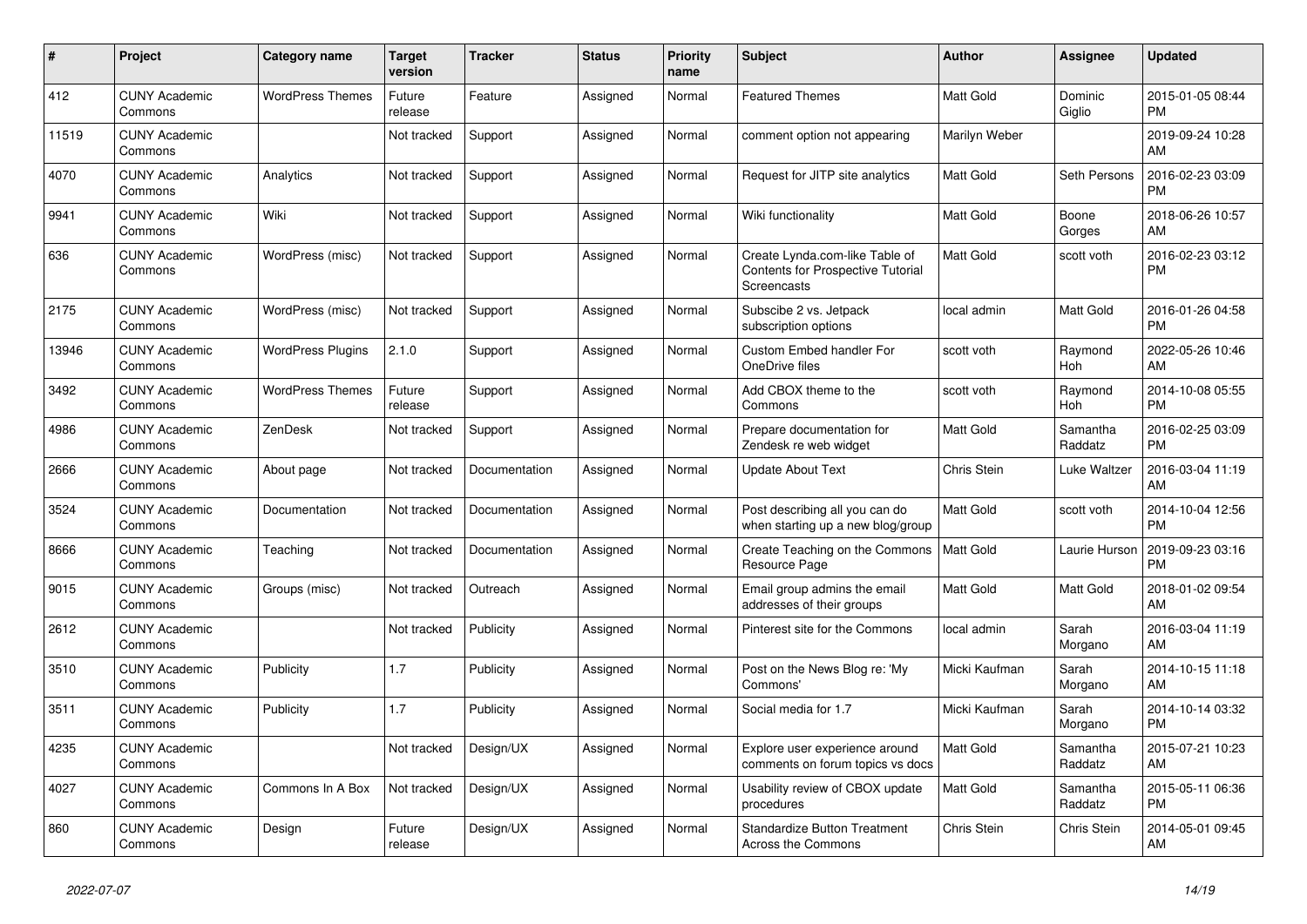| $\#$  | Project                               | <b>Category name</b>     | <b>Target</b><br>version | <b>Tracker</b> | <b>Status</b>        | <b>Priority</b><br>name | <b>Subject</b>                                                            | <b>Author</b>      | <b>Assignee</b>     | <b>Updated</b>                |
|-------|---------------------------------------|--------------------------|--------------------------|----------------|----------------------|-------------------------|---------------------------------------------------------------------------|--------------------|---------------------|-------------------------------|
| 4903  | <b>CUNY Academic</b><br>Commons       | Events                   | Future<br>release        | Design/UX      | Assigned             | Normal                  | Improving visual appearance of<br>event calendars                         | <b>Matt Gold</b>   | Boone<br>Gorges     | 2016-10-13 11:51<br>AM        |
| 4221  | <b>CUNY Academic</b><br>Commons       | Group Forums             | Future<br>release        | Design/UX      | Assigned             | Normal                  | Add 'Number of Posts' display<br>option to Forum page                     | Samantha Raddatz   | Samantha<br>Raddatz | 2015-06-26 02:21<br><b>PM</b> |
| 6392  | <b>CUNY Academic</b><br>Commons       | Group Forums             | Future<br>release        | Design/UX      | Assigned             | Low                     | <b>Composition/Preview Panes in</b><br>Forum Posts                        | Luke Waltzer       | Paige Dupont        | 2016-10-21 04:26<br><b>PM</b> |
| 3577  | <b>CUNY Academic</b><br>Commons       | My Commons               | Future<br>release        | Design/UX      | Assigned             | Normal                  | Replies to items in My Commons                                            | <b>Matt Gold</b>   | Raymond<br>Hoh      | 2015-04-09 05:19<br><b>PM</b> |
| 4404  | <b>CUNY Academic</b><br>Commons       | <b>Public Portfolio</b>  | Future<br>release        | Design/UX      | Assigned             | Normal                  | Change color of permissions info<br>on portfolio editing interface        | <b>Matt Gold</b>   | Samantha<br>Raddatz | 2015-08-11 05:28<br><b>PM</b> |
| 6298  | <b>CUNY Academic</b><br>Commons       | User Experience          | Not tracked              | Design/UX      | Assigned             | Normal                  | Examine data from survey                                                  | Matt Gold          | Margaret<br>Galvan  | 2016-10-14 12:16<br><b>PM</b> |
| 8078  | <b>CUNY Academic</b><br>Commons       | <b>WordPress Plugins</b> | Future<br>release        | System Upgrade | Assigned             | Normal                  | <b>CommentPress Updates</b>                                               | Margaret Galvan    | Christian<br>Wach   | 2017-05-08 03:49<br><b>PM</b> |
| 2576  | <b>NYCDH Community</b><br><b>Site</b> |                          |                          | <b>Bug</b>     | Hold                 | Low                     | <b>Test Next Button in Javascript</b><br><b>Tutorial Under Activities</b> | <b>Mark Newton</b> | Alex Gil            | 2013-05-18 02:55<br><b>PM</b> |
| 9060  | <b>CUNY Academic</b><br>Commons       | Commons In A Box         | Not tracked              | <b>Bug</b>     | Hold                 | Normal                  | Problems with CBox image library<br>upload                                | Lisa Rhody         | Raymond<br>Hoh      | 2018-01-10 03:26<br><b>PM</b> |
| 8991  | <b>CUNY Academic</b><br>Commons       | Reply By Email           | Not tracked              | <b>Bug</b>     | Hold                 | Normal                  | RBE duplicate email message<br>issue                                      | <b>Matt Gold</b>   | Raymond<br>Hoh      | 2018-02-18 08:53<br><b>PM</b> |
| 14113 | <b>CUNY Academic</b><br>Commons       | WordPress (misc)         | Future<br>release        | <b>Bug</b>     | Hold                 | Normal                  | Block Editor Not Working on this<br>page - Json error                     | scott voth         | Boone<br>Gorges     | 2021-03-05 11:01<br>AM        |
| 3939  | <b>CUNY Academic</b><br>Commons       | <b>WordPress Plugins</b> | Future<br>release        | Bug            | Hold                 | Normal                  | Activity stream support for<br>Co-Authors Plus plugin                     | Raymond Hoh        | Raymond<br>Hoh      | 2015-11-09 06:13<br><b>PM</b> |
| 13912 | <b>CUNY Academic</b><br>Commons       |                          | Not tracked              | Feature        | Hold                 | Low                     | posting "missed schedule"                                                 | Marilyn Weber      |                     | 2021-02-23 10:46<br>AM        |
| 16092 | <b>CUNY Academic</b><br>Commons       |                          | Future<br>release        | Feature        | Hold                 | Normal                  | Don't show main site in Site<br>search results                            | Boone Gorges       | Boone<br>Gorges     | 2022-05-17 03:12<br><b>PM</b> |
| 8756  | <b>CUNY Academic</b><br>Commons       | <b>Group Blogs</b>       | Future<br>release        | Feature        | Hold                 | Normal                  | Connect multiple blogs to one<br>group?                                   | <b>Matt Gold</b>   | Boone<br>Gorges     | 2017-09-30 10:42<br>AM        |
| 11848 | <b>CUNY Academic</b><br>Commons       |                          | Not tracked              | Support        | Hold                 | Normal                  | a Dean of Faculty wants to share a   Marilyn Weber<br>large file          |                    |                     | 2019-09-24 08:44<br>AM        |
| 3369  | <b>CUNY Academic</b><br>Commons       | Reply By Email           | Not tracked              | Outreach       | Hold                 | Normal                  | Release reply by email to WP<br>plugin directory                          | <b>Matt Gold</b>   | Raymond<br>Hoh      | 2016-03-01 12:46<br><b>PM</b> |
| 6644  | <b>CUNY Academic</b><br>Commons       |                          | Not tracked              | Bug            | Reporter<br>Feedback | High                    | White Screen at Login Pge                                                 | Luke Waltzer       | Raymond<br>Hoh      | 2016-11-21 10:34<br><b>PM</b> |
| 10262 | <b>CUNY Academic</b><br>Commons       |                          | Not tracked              | <b>Bug</b>     | Reporter<br>Feedback | Normal                  | Newsletter Plugin: Broken Image<br>at Bottom of All Newsletters           | Mark Webb          | Raymond<br>Hoh      | 2018-08-30 05:17<br>PM        |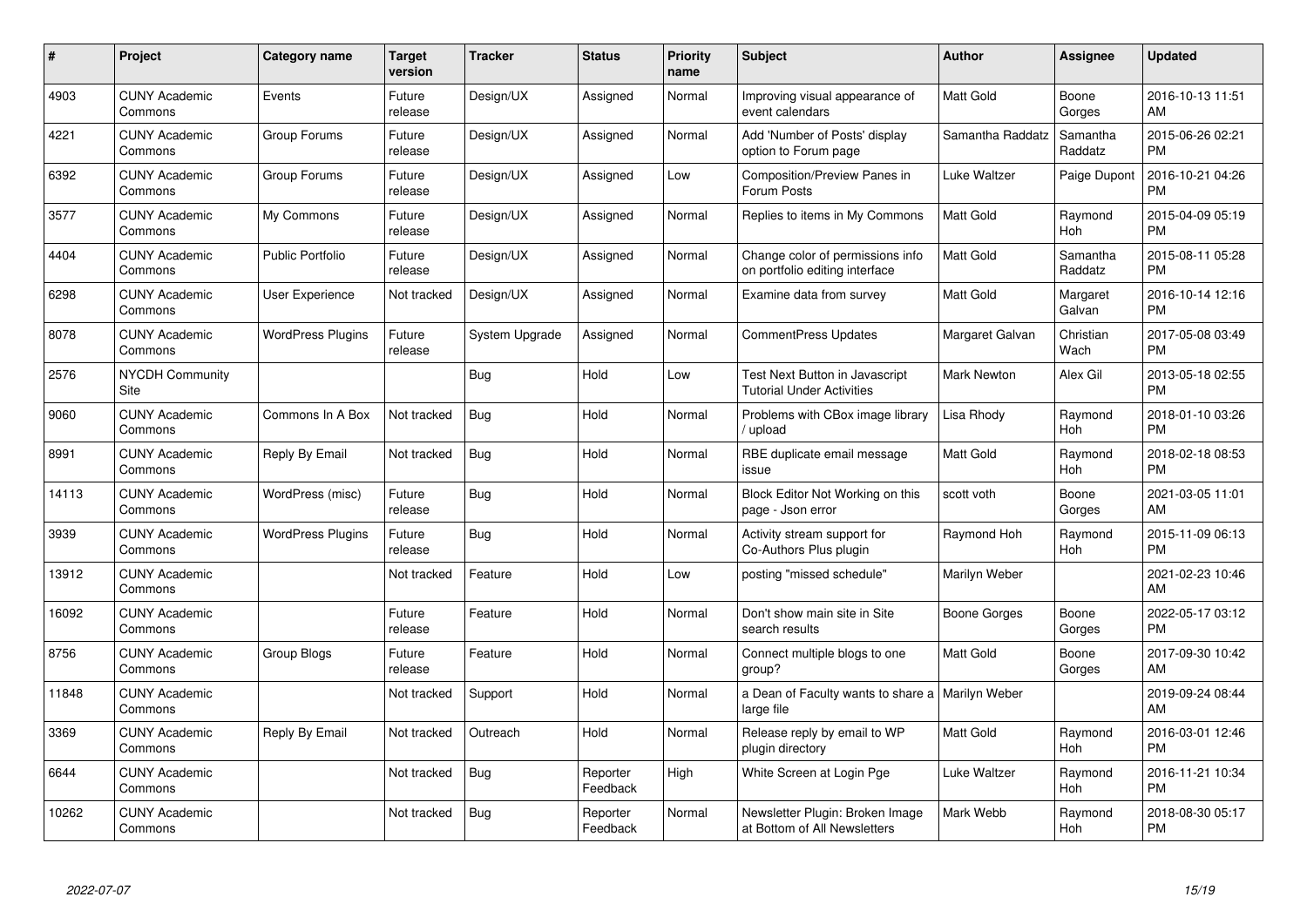| #     | Project                         | <b>Category name</b>       | <b>Target</b><br>version | <b>Tracker</b> | <b>Status</b>        | <b>Priority</b><br>name | <b>Subject</b>                                                                                  | <b>Author</b>           | <b>Assignee</b>     | <b>Updated</b>                |
|-------|---------------------------------|----------------------------|--------------------------|----------------|----------------------|-------------------------|-------------------------------------------------------------------------------------------------|-------------------------|---------------------|-------------------------------|
| 10678 | <b>CUNY Academic</b><br>Commons |                            | Not tracked              | <b>Bug</b>     | Reporter<br>Feedback | High                    | Newsletter Plugin Not Sending Out   Mark Webb<br><b>Newsletters</b>                             |                         | Boone<br>Gorges     | 2019-09-16 09:38<br>PM        |
| 12198 | <b>CUNY Academic</b><br>Commons |                            | Not tracked              | Bug            | Reporter<br>Feedback | Normal                  | Duplicate listing in My Sites                                                                   | Tom Harbison            |                     | 2019-12-09 05:50<br><b>PM</b> |
| 14629 | <b>CUNY Academic</b><br>Commons |                            | Not tracked              | <b>Bug</b>     | Reporter<br>Feedback | Normal                  | Possible Post Order Bug?                                                                        | <b>Syelle Graves</b>    |                     | 2021-09-14 10:47<br>AM        |
| 11556 | <b>CUNY Academic</b><br>Commons | Courses                    | Not tracked              | <b>Bug</b>     | Reporter<br>Feedback | Normal                  | Instructor name given in course<br>listing                                                      | Tom Harbison            |                     | 2019-06-25 04:12<br>PM        |
| 9979  | <b>CUNY Academic</b><br>Commons | <b>Email Notifications</b> | Not tracked              | Bug            | Reporter<br>Feedback | Normal                  | Reports of slow email activation<br>emails                                                      | <b>Matt Gold</b>        | Boone<br>Gorges     | 2018-08-29 09:40<br><b>PM</b> |
| 11971 | <b>CUNY Academic</b><br>Commons | <b>Email Notifications</b> | Future<br>release        | Bug            | Reporter<br>Feedback | Low                     | Pictures obscured in emailed post<br>notifications                                              | Marilyn Weber           | Raymond<br>Hoh      | 2019-11-21 01:14<br><b>PM</b> |
| 5317  | <b>CUNY Academic</b><br>Commons | Group Blogs                | Not tracked              | Bug            | Reporter<br>Feedback | Normal                  | Notifications of New Post Didn't<br>Come                                                        | <b>Luke Waltzer</b>     | Samantha<br>Raddatz | 2016-03-21 10:41<br><b>PM</b> |
| 13328 | <b>CUNY Academic</b><br>Commons | Group Forums               | Not tracked              | Bug            | Reporter<br>Feedback | Normal                  | cross-posting in two related<br>groups                                                          | Marilyn Weber           | Raymond<br>Hoh      | 2020-09-15 10:39<br>PM        |
| 15242 | <b>CUNY Academic</b><br>Commons | Performance                | Not tracked              | <b>Bug</b>     | Reporter<br>Feedback | Normal                  | Slugist site                                                                                    | Raffi<br>Khatchadourian | Boone<br>Gorges     | 2022-02-07 11:14<br>AM        |
| 8675  | <b>CUNY Academic</b><br>Commons | User Onboarding            | Future<br>release        | <b>Bug</b>     | Reporter<br>Feedback | Low                     | Add new User search screen calls<br>for the input of email address but<br>doesn't work with one | Paul Hebert             | Boone<br>Gorges     | 2017-10-11 11:17<br>AM        |
| 14483 | <b>CUNY Academic</b><br>Commons | WordPress - Media          | Not tracked              | <b>Bug</b>     | Reporter<br>Feedback | Normal                  | <b>Wordpress PDF Embed Stopped</b><br>Working after JITP Media Clone                            | <b>Patrick DeDauw</b>   | Boone<br>Gorges     | 2021-05-20 01:51<br><b>PM</b> |
| 10040 | <b>CUNY Academic</b><br>Commons | WordPress (misc)           | Not tracked              | Bug            | Reporter<br>Feedback | Normal                  | User doesn't see full list of themes                                                            | <b>Matt Gold</b>        | Boone<br>Gorges     | 2018-07-25 10:12<br>AM        |
| 16245 | <b>CUNY Academic</b><br>Commons | WordPress (misc)           |                          | <b>Bug</b>     | Reporter<br>Feedback | Normal                  | Save Button missing on<br>WordPress Profile page                                                | scott voth              | Raymond<br>Hoh      | 2022-06-16 03:09<br><b>PM</b> |
| 6356  | <b>CUNY Academic</b><br>Commons | <b>WordPress Plugins</b>   | Future<br>release        | Bug            | Reporter<br>Feedback | Low                     | Should Subscribe2 be<br>deprecated?                                                             | Luke Waltzer            |                     | 2017-03-20 12:20<br><b>PM</b> |
| 9289  | <b>CUNY Academic</b><br>Commons | <b>WordPress Plugins</b>   | Future<br>release        | Bug            | Reporter<br>Feedback | Normal                  | Email Users Plugin                                                                              | Laurie Hurson           | Boone<br>Gorges     | 2018-10-24 12:34<br><b>PM</b> |
| 9515  | <b>CUNY Academic</b><br>Commons | <b>WordPress Plugins</b>   | Not tracked              | <b>Bug</b>     | Reporter<br>Feedback | Normal                  | Text to Speech plugin - "More<br>Slowly" checkbox not working                                   | scott voth              | Boone<br>Gorges     | 2018-06-13 02:26<br>PM        |
| 11120 | <b>CUNY Academic</b><br>Commons | <b>WordPress Plugins</b>   | Not tracked              | Bug            | Reporter<br>Feedback | Normal                  | <b>Events Manager Events Not</b><br>Showing Up                                                  | Mark Webb               |                     | 2019-02-27 04:10<br><b>PM</b> |
| 11415 | <b>CUNY Academic</b><br>Commons | <b>WordPress Plugins</b>   | Not tracked              | <b>Bug</b>     | Reporter<br>Feedback | Normal                  | <b>Blog Subscriptions in Jetpack</b>                                                            | Laurie Hurson           |                     | 2019-05-14 10:34<br>AM        |
| 15516 | <b>CUNY Academic</b><br>Commons | <b>WordPress Plugins</b>   |                          | <b>Bug</b>     | Reporter<br>Feedback | Normal                  | Can't publish or save draft of post<br>on wordpress.com                                         | Raffi<br>Khatchadourian | Raymond<br>Hoh      | 2022-03-02 05:52<br><b>PM</b> |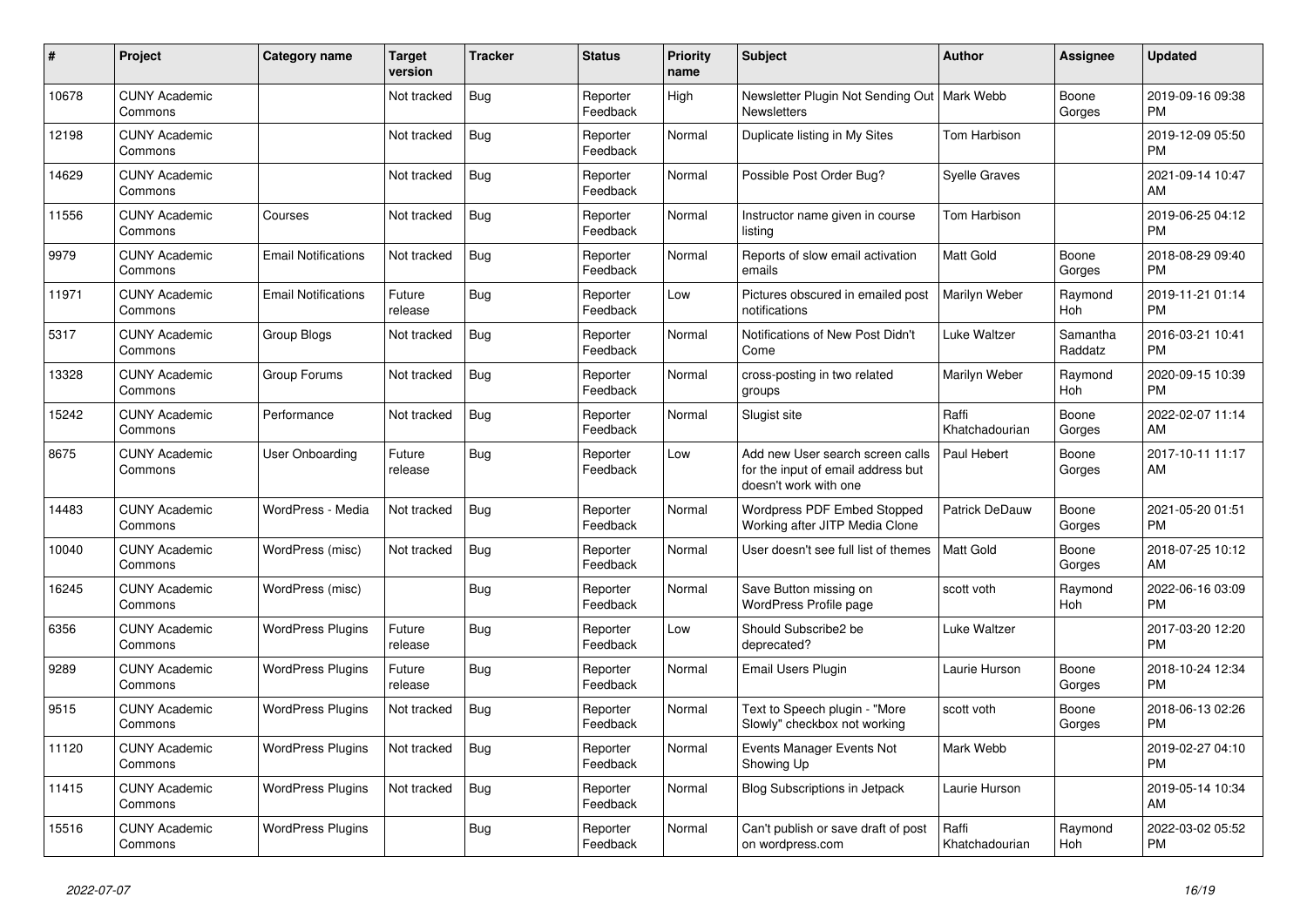| #     | <b>Project</b>                  | <b>Category name</b>     | <b>Target</b><br>version | <b>Tracker</b> | <b>Status</b>        | <b>Priority</b><br>name | <b>Subject</b>                                                                                | <b>Author</b>           | Assignee            | <b>Updated</b>                |
|-------|---------------------------------|--------------------------|--------------------------|----------------|----------------------|-------------------------|-----------------------------------------------------------------------------------------------|-------------------------|---------------------|-------------------------------|
| 10769 | <b>CUNY Academic</b><br>Commons | <b>WordPress Themes</b>  | Not tracked              | Bug            | Reporter<br>Feedback | Normal                  | 2011 Theme Sidebar                                                                            | Mark Webb               |                     | 2018-12-04 04:09<br><b>PM</b> |
| 12360 | <b>CUNY Academic</b><br>Commons | <b>WordPress Themes</b>  | Not tracked              | <b>Bug</b>     | Reporter<br>Feedback | Normal                  | site just says "DANTE We are<br>currently in maintenance mode,<br>please check back shortly." | Marilyn Weber           |                     | 2020-02-04 12:13<br><b>PM</b> |
| 11131 | <b>CUNY Academic</b><br>Commons |                          | Future<br>release        | Feature        | Reporter<br>Feedback | Normal                  | <b>Image Annotation Plugins</b>                                                               | Laurie Hurson           |                     | 2019-02-26 11:33<br>AM        |
| 15613 | <b>CUNY Academic</b><br>Commons |                          | 2.0.3                    | Feature        | Reporter<br>Feedback | Normal                  | Adding "Passster" plugin                                                                      | Laurie Hurson           |                     | 2022-06-29 11:32<br>AM        |
| 15923 | <b>CUNY Academic</b><br>Commons |                          | Not tracked              | Feature        | Reporter<br>Feedback | Normal                  | <b>Bellows Plugin Adjustments</b>                                                             | Laurie Hurson           |                     | 2022-04-20 10:10<br>AM        |
| 16290 | <b>CUNY Academic</b><br>Commons |                          |                          | Feature        | Reporter<br>Feedback | Normal                  | Add Table Of Contents Block<br>plug-in                                                        | Raffi<br>Khatchadourian |                     | 2022-06-24 10:26<br>AM        |
| 2573  | NYCDH Community<br>Site         |                          |                          | Feature        | Reporter<br>Feedback | Normal                  | Add dh nyc twitter list feed to site                                                          | Mark Newton             | Matt Gold           | 2013-05-16 11:42<br><b>PM</b> |
| 11077 | <b>CUNY Academic</b><br>Commons | Events                   | Not tracked              | Feature        | Reporter<br>Feedback | Normal                  | Show event category description<br>in event list view                                         | Raffi<br>Khatchadourian |                     | 2019-02-12 10:38<br><b>PM</b> |
| 1456  | <b>CUNY Academic</b><br>Commons | Group Invitations        | Future<br>release        | Feature        | Reporter<br>Feedback | Low                     | Invite to Group Button from Profile<br>Field                                                  | <b>Matt Gold</b>        | Samantha<br>Raddatz | 2015-11-09 05:59<br><b>PM</b> |
| 1544  | <b>CUNY Academic</b><br>Commons | Groups (misc)            | Future<br>release        | Feature        | Reporter<br>Feedback | Normal                  | Group Filtering and Sorting                                                                   | Matt Gold               | <b>Chris Stein</b>  | 2019-03-01 02:25<br><b>PM</b> |
| 7115  | <b>CUNY Academic</b><br>Commons | Groups (misc)            | Future<br>release        | Feature        | Reporter<br>Feedback | Normal                  | make licensing info clear during<br>group creation                                            | Matt Gold               | Raymond<br>Hoh      | 2020-12-08 11:32<br>AM        |
| 12446 | <b>CUNY Academic</b><br>Commons | Groups (misc)            | Future<br>release        | Feature        | Reporter<br>Feedback | Normal                  | Toggle default site to group forum<br>posting                                                 | Laurie Hurson           | Laurie Hurson       | 2020-03-10 11:57<br>AM        |
| 11945 | <b>CUNY Academic</b><br>Commons | Reckoning                | Future<br>release        | Feature        | Reporter<br>Feedback | Normal                  | Add Comments bubble to<br>Reckoning views                                                     | Boone Gorges            | Boone<br>Gorges     | 2019-11-12 05:14<br><b>PM</b> |
| 9947  | <b>CUNY Academic</b><br>Commons | <b>WordPress Plugins</b> | Future<br>release        | Feature        | Reporter<br>Feedback | Normal                  | Install H5P quiz plugin                                                                       | <b>Matt Gold</b>        | Boone<br>Gorges     | 2018-09-11 11:01<br>AM        |
| 12121 | <b>CUNY Academic</b><br>Commons | <b>WordPress Plugins</b> | 2.0.3                    | Feature        | Reporter<br>Feedback | Normal                  | Embedding H5P Iframes on<br>Commons Site                                                      | Laurie Hurson           | Boone<br>Gorges     | 2022-06-29 11:32<br>AM        |
| 9207  | <b>CUNY Academic</b><br>Commons |                          | Future<br>release        | Support        | Reporter<br>Feedback | Normal                  | display dashboards made in<br>Tableau?                                                        | Marilyn Weber           | Boone<br>Gorges     | 2018-04-10 10:42<br>AM        |
| 10657 | <b>CUNY Academic</b><br>Commons |                          | Not tracked              | Support        | Reporter<br>Feedback | Normal                  | child theme problems                                                                          | Marilyn Weber           |                     | 2018-11-08 01:19<br><b>PM</b> |
| 11149 | <b>CUNY Academic</b><br>Commons |                          | Not tracked              | Support        | Reporter<br>Feedback | Normal                  | comments getting blocked                                                                      | Marilyn Weber           | Raymond<br>Hoh      | 2019-03-26 11:40<br>AM        |
| 11509 | <b>CUNY Academic</b><br>Commons |                          | Not tracked              | Support        | Reporter<br>Feedback | Normal                  | deleted Page causing a Menu<br>problem?                                                       | Marilyn Weber           |                     | 2019-06-04 09:54<br>AM        |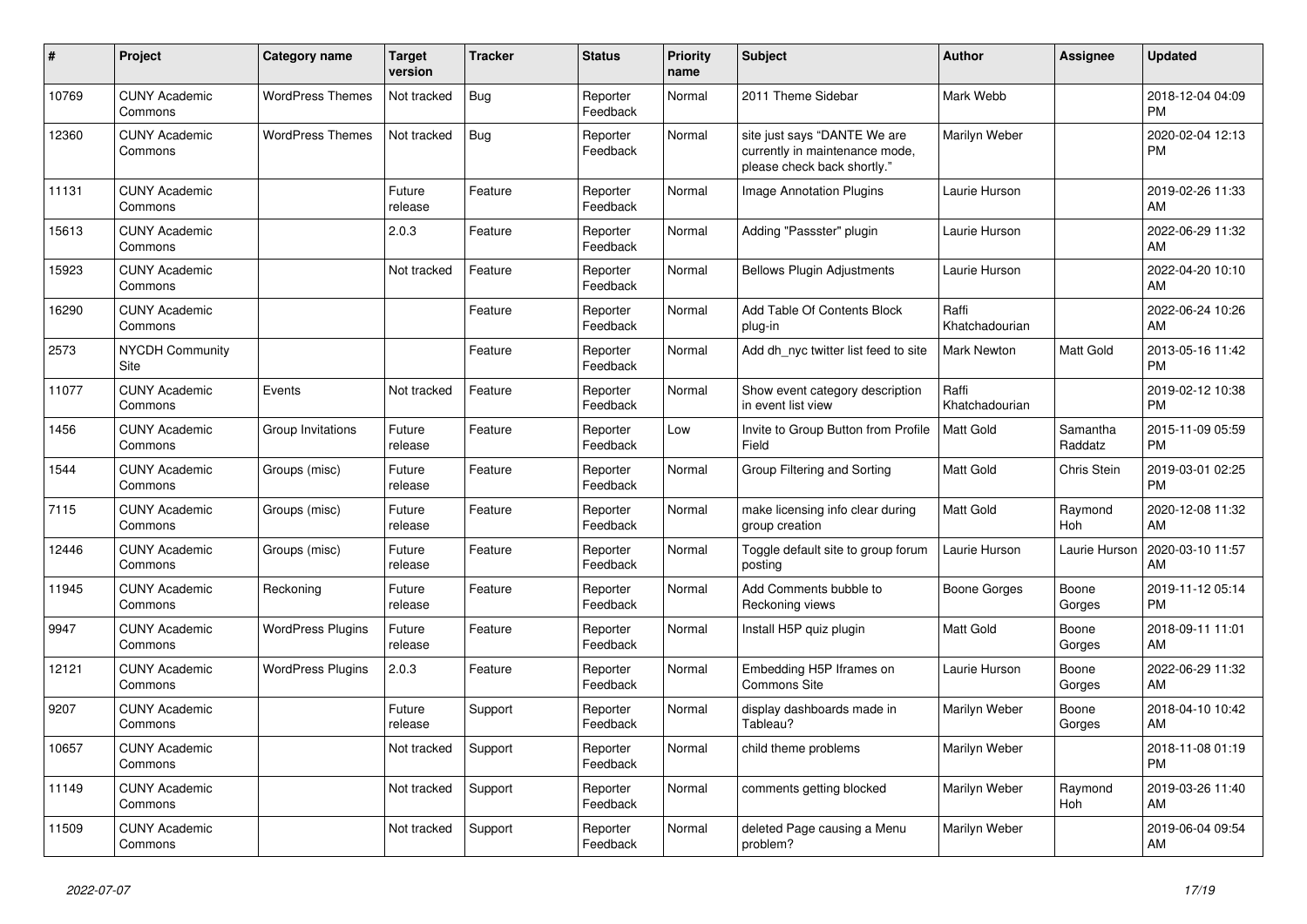| #     | Project                         | Category name             | <b>Target</b><br>version | <b>Tracker</b> | <b>Status</b>        | <b>Priority</b><br>name | Subject                                                           | <b>Author</b>        | <b>Assignee</b> | <b>Updated</b>                |
|-------|---------------------------------|---------------------------|--------------------------|----------------|----------------------|-------------------------|-------------------------------------------------------------------|----------------------|-----------------|-------------------------------|
| 11771 | <b>CUNY Academic</b><br>Commons |                           | Not tracked              | Support        | Reporter<br>Feedback | Normal                  | post displays in sections                                         | Marilyn Weber        |                 | 2019-08-20 10:34<br>AM        |
| 11787 | <b>CUNY Academic</b><br>Commons |                           | Not tracked              | Support        | Reporter<br>Feedback | Normal                  | automated comments notifications<br>on ZenDesk                    | <b>Marilyn Weber</b> |                 | 2019-08-26 06:18<br><b>PM</b> |
| 12004 | <b>CUNY Academic</b><br>Commons |                           | Not tracked              | Support        | Reporter<br>Feedback | Normal                  | Notifications for spam blog<br>comments                           | Gina Cherry          | Raymond<br>Hoh  | 2019-11-01 12:05<br><b>PM</b> |
| 12484 | <b>CUNY Academic</b><br>Commons |                           | Not tracked              | Support        | Reporter<br>Feedback | Normal                  | Sign up Code for COIL Course<br>starting in March                 | Laurie Hurson        | Matt Gold       | 2020-03-02 02:26<br><b>PM</b> |
| 13034 | <b>CUNY Academic</b><br>Commons |                           | Not tracked              | Support        | Reporter<br>Feedback | Normal                  | a site is asking people to join the<br>Commons to get a download  | Marilyn Weber        |                 | 2020-07-12 07:23<br>AM        |
| 13255 | <b>CUNY Academic</b><br>Commons |                           | Not tracked              | Support        | Reporter<br>Feedback | Normal                  | Accessibility problems                                            | Marilyn Weber        |                 | 2020-09-01 05:48<br><b>PM</b> |
| 14398 | <b>CUNY Academic</b><br>Commons |                           | Not tracked              | Support        | Reporter<br>Feedback | Normal                  | Events plug-in notification problem                               | Marilyn Weber        |                 | 2021-05-11 11:21<br>AM        |
| 14538 | <b>CUNY Academic</b><br>Commons |                           | Not tracked              | Support        | Reporter<br>Feedback | Normal                  | <b>Weebly To Commons</b>                                          | Laurie Hurson        |                 | 2021-09-14 10:47<br>AM        |
| 14784 | <b>CUNY Academic</b><br>Commons |                           |                          | Support        | Reporter<br>Feedback | Normal                  | User report of logo problem when<br>using Customizer theme        | Marilyn Weber        |                 | 2021-09-17 10:25<br>AM        |
| 14842 | <b>CUNY Academic</b><br>Commons |                           | Not tracked              | Support        | Reporter<br>Feedback | Normal                  | Question about widgets and block<br>editor                        | Gina Cherry          |                 | 2021-10-06 03:01<br><b>PM</b> |
| 14900 | <b>CUNY Academic</b><br>Commons |                           | Not tracked              | Support        | Reporter<br>Feedback | Normal                  | previous theme?                                                   | Marilyn Weber        |                 | 2021-10-25 10:31<br>AM        |
| 15169 | <b>CUNY Academic</b><br>Commons |                           | 2.0.3                    | Support        | Reporter<br>Feedback | Normal                  | new Prelude website zipfiles for<br>custom theme and other files. | Marilyn Weber        |                 | 2022-06-29 11:32<br>AM        |
| 15176 | <b>CUNY Academic</b><br>Commons |                           | Not tracked              | Support        | Reporter<br>Feedback | Normal                  | Archiving Q Writing & Old<br>Wordpress Sites on the Commons       | Laurie Hurson        |                 | 2022-02-08 10:28<br>AM        |
| 15260 | <b>CUNY Academic</b><br>Commons |                           |                          | Support        | Reporter<br>Feedback | Normal                  | Diacritical markings   European<br>Stages                         | Marilyn Weber        |                 | 2022-02-04 08:16<br>AM        |
| 15370 | <b>CUNY Academic</b><br>Commons |                           |                          | Support        | Reporter<br>Feedback | Normal                  | All-in-One Event Calendar?                                        | Marilyn Weber        |                 | 2022-02-17 11:03<br>AM        |
| 15655 | <b>CUNY Academic</b><br>Commons |                           | 2.0.3                    | Support        | Reporter<br>Feedback | Normal                  | Event Aggregator plugin?                                          | Marilyn Weber        |                 | 2022-06-29 11:32<br>AM        |
| 16099 | <b>CUNY Academic</b><br>Commons |                           |                          | Support        | Reporter<br>Feedback | Normal                  | request for Newsletter Glue                                       | Marilyn Weber        |                 | 2022-05-13 12:14<br><b>PM</b> |
| 16110 | <b>CUNY Academic</b><br>Commons |                           |                          | Support        | Reporter<br>Feedback | Normal                  | remove Creative Commons<br>license from pages?                    | Marilyn Weber        | Raymond<br>Hoh  | 2022-05-17 06:11<br><b>PM</b> |
| 12350 | <b>CUNY Academic</b><br>Commons | <b>Blogs (BuddyPress)</b> | Not tracked              | Support        | Reporter<br>Feedback | Normal                  | URL creation problem                                              | Marilyn Weber        |                 | 2020-02-03 11:27<br>AM        |